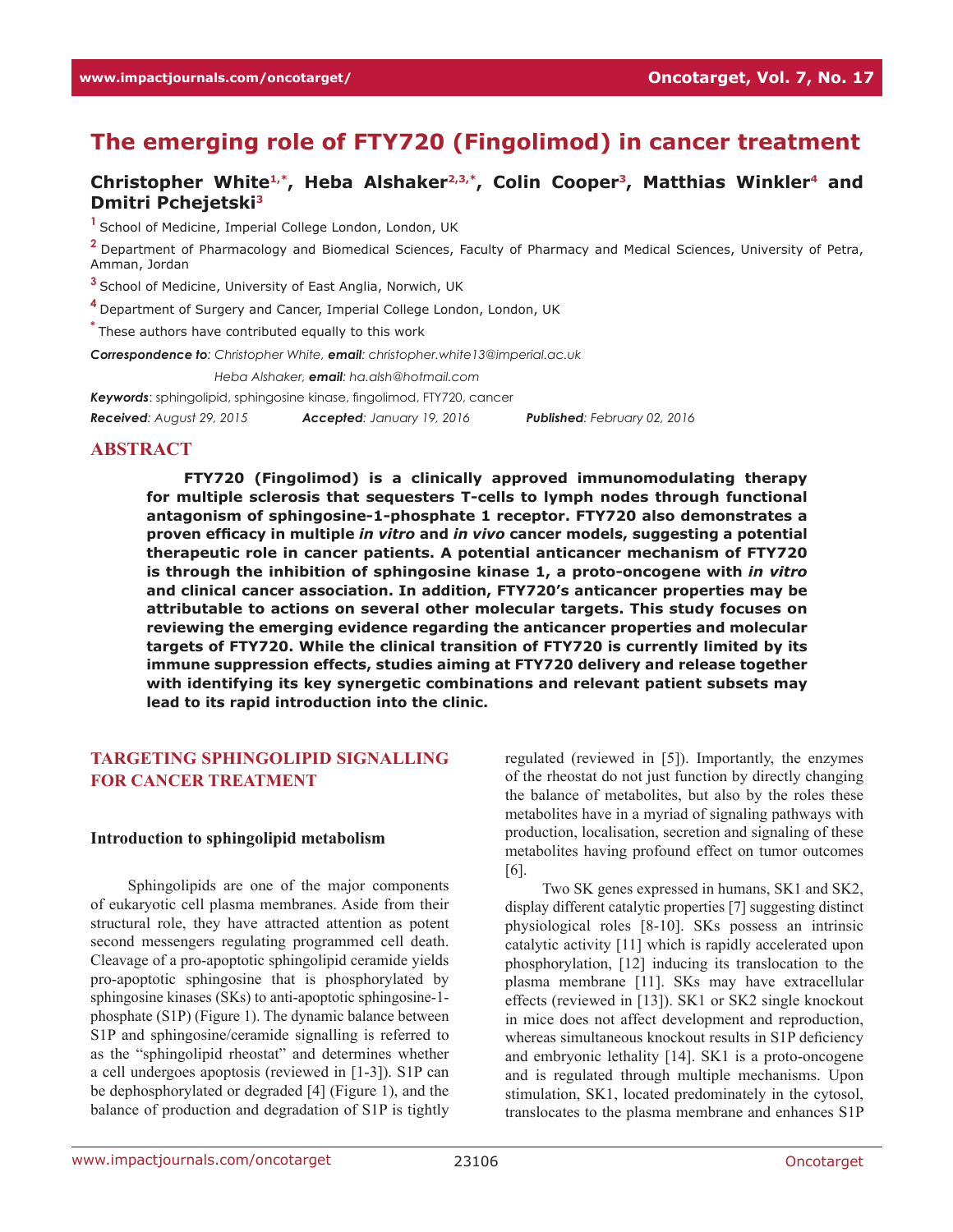secretion and proliferative signalling [15] (Figure 2). Through binding cell surface S1P G-protein coupled receptors (S1PRs1-5), S1P initiates autocrine and paracrine signalling cascades that induce cell migration, angiogenesis and differentiation (reviewed in [16], (Figure 2). Diverse outcomes of S1P signalling depend on the cell type and the expression of G proteins and S1PRs [17]. Acting as an intracellular second messenger S1P enhances proliferation and suppresses apoptosis (reviewed in [16]. Internalised upon ligand binding, S1PRs can then either resensitise or degrade [18] depending on ubiquitination status. S1P binding through mono-ubiquitination leads to resensitisation, whilst other agonists (e.g. FTY720) lead to degradation through poly-ubiquitination [19]. S1P has several non-receptor intracellular actions (reviewed in [20]) including binding histone deacetylases HDAC1 and HDAC2 and regulating gene expression epigenetically [21], and forming complexes with tumour necrosis factor (TNF) receptor-associated factor 2 (TRAF2) leading to increased nuclear factor kappa B (NF-kB) signalling [22].

In healthy cells, ceramide and sphingosine play a crucial role in physiological apoptotic machinery while S1P signalling leads to cell proliferation, migration, angiogenesis, inflammatory response and lymphocyte trafficking. In cancer cells, dysregulation of enzymes involved in sphingolipid metabolism to escape cell death leads to increased S1P signalling, often through aberrant expression of ceramide degrading enzymes, sphingosine kinases or S1PRs (reviewed in [23]). While this provides rationale for therapeutic targeting of these pathways, their important physiological role in other tissues (such as heart or liver) urges for extreme caution. In particular, targeting S1P may lead to lymphocyte retention in lymph nodes and subsequent lymphopenia, which would be an undesirable side effect, especially in cancer patients.

## **Sphingosine kinase 1 as a potential therapy target for cancer treatment**

## **Clinical and** *in vitro* **association**

Compelling evidence suggests that SK1 activation contributes to cancer progression. High SK1 expression has been shown in several human cancers including brain, breast, colon, lung, ovary, stomach, uterus, kidney, rectum and small intestine [24-27]. Expression of high levels of S1P receptors, S1P1 and S1P3, SK1, and extracellular signal-regulated kinase-1/2 are associated with development of tamoxifen resistance in estrogen receptorpositive breast cancer patients [28]. This is the first study to demonstrate the association of survival rates and disease recurrence with combined S1P1/S1P3 and SK1 protein expression indicating a complex relationship between S1P receptor and SK1 expression and outcomes. This may indicate the significance of the autocrine activation of this pathway in breast cancer cells and suggests that disruption of this pathway may provide a target for treatment of tamoxifen-resistant breast cancer [28].

High levels of SK1 expression/activity are associated with poor prognosis, decreased survival rate



**Figure 1: Sphingolipid rheostat.** Ceramide and sphingosine are intracellular lipid second messengers, which induce activation of apoptotic pathways. In turn, SK1 can phosphorylate sphingosine to yield S1P, a lipid second messenger that activates anti-apoptotic pathways and antagonises the effects of ceramide and sphingosine. The intracellular balance between ceramide, sphingosine and S1P determines the cell fate. PKC - protein kinase C; MAPK - mitogen-activated protein kinases; JNK - c-Jun N-terminal kinases; SAPK - stress activated protein kinase; NFkB - nuclear factor kappa B; PLC - phospholipase C; Bcl2 - B cell lymphoma 2, AP-1 - activator protein 1 (reviewed in [248] and [249]).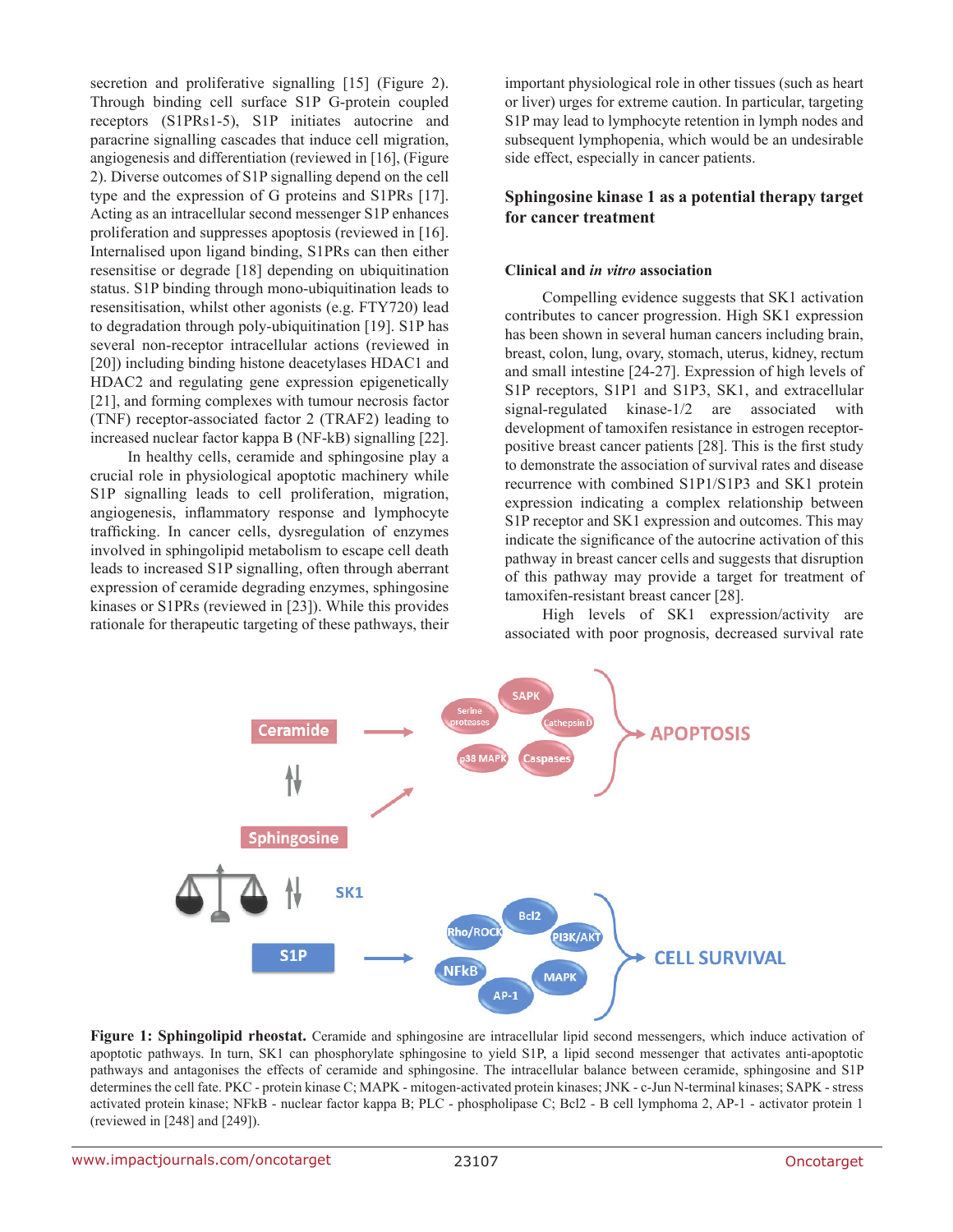[25] and histologic grade [29] in glioma; poor prognosis in breast cancer patients [30]; prostate cancer progression (Prostate specific antigen (PSA), tumour volumes and Gleason score) and disease recurrence (positive margins and surgical failure) [31]; shorter survival time in gastric cancer patients [32]; poor survival and tumour progression in non-small cell lung cancer [33]; TNM status, tumour differentiation and shorter overall survival time in salivary gland cancer [34]; and advanced tumour stage, nodal involvement, recurrence, shorter patient survival time and loss of p21 expression in head and neck cancer [35, 36].

These associations have complex pathophysiological mechanisms. A hallmark study showed that enforced expression of SK1 is sufficient for malignant transformation of NIH-3T3 fibroblasts leading to serum independence and tumour formation [37]. The expression of SK1a and SK1b in androgen-independent LNCaP-AI prostate cancer cells is upregulated compared with androgen-sensitive LNCaP prostate cancer cells, suggesting that androgen escape might be associated with increased transcriptional up-regulation of SK1a/b [38]. Indeed, long-term androgen deprivation raises basal SK1 levels in prostate cancer cells, although the exact mechanism is not known [39]. This is confirmed in

androgen-independent prostate cancer cells derived from patients' brain and bone metastases which have ~10-fold higher SK1 activity than androgen dependent prostate cancer cells derived from lymph nodes [40].

#### **Protection against apoptosis**

Many studies have shown that one of the major functions of SK1 is to provide cancer cells protection from apoptosis. Thus, targeting SK1 was quickly proposed as a potential therapeutic approach for cancer treatment. Indeed, many cancer cell lines are sensitive to treatment with either siRNAs to SK1 or pharmacological inhibitors of this enzyme [27, 40, 41] independently of p53 mutation [40] or Bcl-2 status [42]. SK1 is upregulated in response to several anticancer treatments [40, 43, 44] leading to resistance of cancer cells to these therapies. Apoptosis-induced SK1 expression and subsequent release of S1P signals to tumour-associated macrophages and may therefore promote an inflammatory tumour microenvironment [45]. SK1 expression can protect the cells against apoptosis induced by TNF-α and Fas ligand [46, 47], and can mediate survival under stress conditions such as starvation [37, 48].



**Figure 2.** SK1/S1P signalling pathway. Tumour necrosis factor alfa, growth factors and cytokines activate receptor tyrosine kinases, G-protein coupled receptors, toll like receptors, which induce phosphorylation of sphingosine kinase 1 (SK1, often through ERK1/2 and PKC), its translocation to plasma membrane and generation of sphingosine-1-phosphate (S1P) from sphingosine (reviewed in [250]). S1P can then be exported outside of the cell where it acts in a paracrine or autocrine manner and activates 5 specific S1P receptors (S1P1-5). Upon coupling with S1P, these receptors can activate downstream signalling pathways leading to cell proliferation, migration and gene expression. PKC - protein kinase C; (reviewed in [248] and [249]).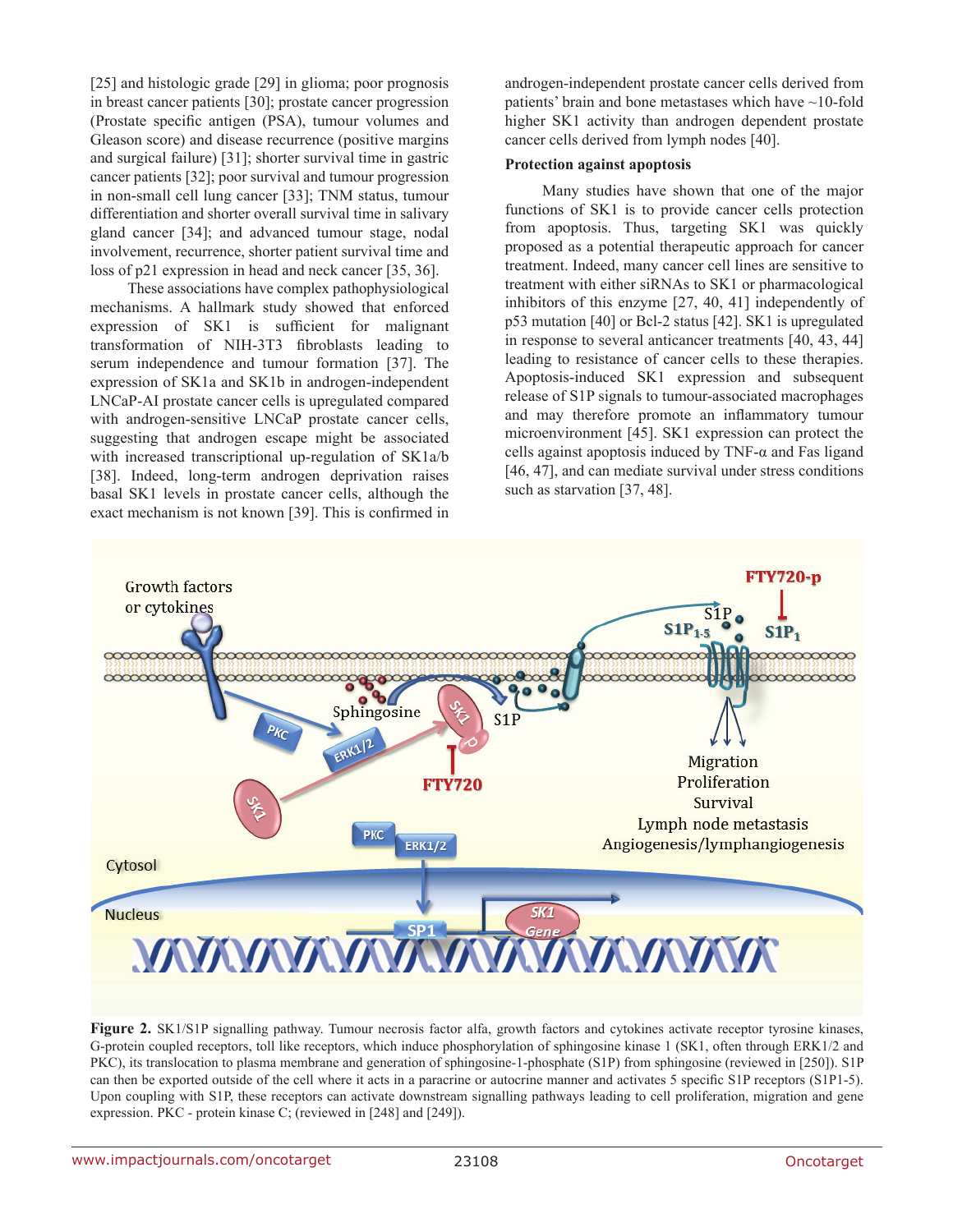#### **Inflammatory response**

In addition to blocking cancer cell death, it has been proposed that SK1 promotes pro-inflammatory cytokine release [49]. Extracellular S1P induced COX2 overexpression and PGE2 production in L929 fibrosarcoma and A549 lung adenocarcinoma cells [50]. S1P secreted from apoptotic tumour cells could induce macrophage polarisation [51] and stimulated chemotaxis of primary monocytes and macrophages, whereas S1P antibody abrogated macrophage invasion to ischemic areas [52]. Tumour associated macrophages (TAMs) are strongly associated with a poor prognostic outcome in cancer patients and induce TNFα-dependent activation of JNK and NF-κB in adjacent tumour cells to promote their growth, motility and invasion [53, 54]. TAMs secrete promigratory cytokines/chemokines, including those released in response to activation of the SK1/S1P pathway [50, 55]. The SK1/S1P pathway is involved in inflammatory responses to cytokines such as TNFα and interleukin (IL-1) [56]. TNFα, via a TRAF2-dependent mechanism, activates SK1 leading to activation of the pro-survival and pro-inflammatory pathways mediated by AKT [57, 58] and NF-κB [58] through ubiquitination of receptor interacting protein 1 and stimulation of IκB kinase [22]. However, in both murine macrophages lacking both *SK1* and *SK2* and WT macrophages, TNFα and LPS induced similar inflammatory responses and activated the NFκB pathway to a similar extent, possibly suggesting that intracellular S1P is not necessary for the activation of this critical inflammatory signaling pathway [59].

## **Migration**

Activation of SK1 downstream of several chemotactic receptors (e.g. lysophosphatidic acid (LPA1). epidermal growth factor or platelet-derived growth factor) [60, 61] enhances metastatic potential of cancer cells [62, 63] and cancer cell migration [64-68]. In many instances SK1-induced cell migration is mediated by S1P secretion and coupling to S1P receptors [69]. S1P1, S1P3 and S1P4 receptors mediate promigratory responses [70-72][50] through activation of Rac signalling, actin polymerization and lamellipodia formation. S1P2 (except in fibroblasts [73]) and S1P5 mediate cessation of migration through stimulation of Rho and Rac leading to stress fibre formation [74-76], suggesting the effect of S1P depends on differential expression of S1PRs in a specific cell type. In U373 glioblastoma cells SK1/S1P-induced cancer cell migration was linked with expression of plasminogen activator inhibitor-1 (PAI-1) and urokinase receptor (uPAR) [77]. Induction of cancer cell migration may also occur through intracellular non-receptor mechanisms, for example in hepatocyte growth factor-induced migration of endothelial cells [78]. The formation of a signalling complex between SK1, S1P1 and the cytoskeletal protein filamin A that localises to membrane ruffes of migrating cells to promote cell movement has been reported [66].

## **Neovascularisation**

SK1/S1P signalling enhances tumour neovascularisation [79]. S1P secreted from tumour tissue can act as a chemoattractant for various cells including vascular endothelial cells [79]. S1P promotes endothelialcell growth and interacts with vascular endothelial growth factor VEGF signalling [80]. VEGF stimulated S1P production mediated activation of RAS and MAPKs in T24 bladder tumour cells [81]. S1P1 expression is strongly induced in tumour vessels and specific knockdown of S1P1 significantly abrogates angiogenesis in murine models [82]. Secreted S1P initiated endothelial cell sprouting in 3-dimensional collagen matrices [83]. Antibodies to S1P have antitumour potential [63] through inhibition of cell proliferation, release of proangiogenic cytokines (e.g. VEGF, IL-8 and IL-6) and blocking S1Prelated angiogenesis [63].

# **Chemoresistance**

SK1 plays a role in chemoresistance and SK1 inhibition is proposed to correlate with chemotherapy efficiency [40]. SK1 overexpression inhibits chemotherapy-induced apoptosis: anthracyclines in MCF-7 breast cancer cells [47]; doxorubicin and etoposide in HL-60 acute myeloid cells [41]; camptothecin and docetaxel in PC3 and LNCaP prostate cancer cells [40]; and MDR-associated chemoresistance in an acute myeloid leukemia (AML) model [41]. In prostate cancer cell lines and animal models indirect SK1 inhibition was a valid chemotherapeutic strategy [84]. Modulation of SK or S1P lyase has been suggested to contribute to altered sensitivity to cisplatin [85]. *In vitro* and *in vivo*  models of prostate cancer demonstrated that the SK1/ S1P pathway has the potential to synergise with the effects of camptothecin chemotherapy [86], docetaxel chemotherapy [87] and radiotherapy [88]. SK1 inhibition restored endocrine response in breast cancer cells [89], and decreased colony formation [90], cell motility and chemotaxis [49, 91]. Pharmacological inhibition of SK1 results in resensitisation to anticancer therapies [41, 92, 93], notably through targeting SK1 to the ubiquitinproteasomal degradation pathway and lowering SK1a/b levels below a threshold required for survival [38].

# **Therapeutic potential of sphingosine kinase 1 inhibition**

SK1 is a potential target in cancer therapy. Dimethylsphingosine (DMS), a non-selective SK inhibitor [94] and its methylated derivative N,Ndimethylsphingosine (DMS) induce apoptosis in numerous cancer cells [94, 95], reviewed in [96]), inhibit *in vivo* growth of lung and gastric carcinoma tumours in athymic mice [97], decrease lung metastasis of melanoma cells in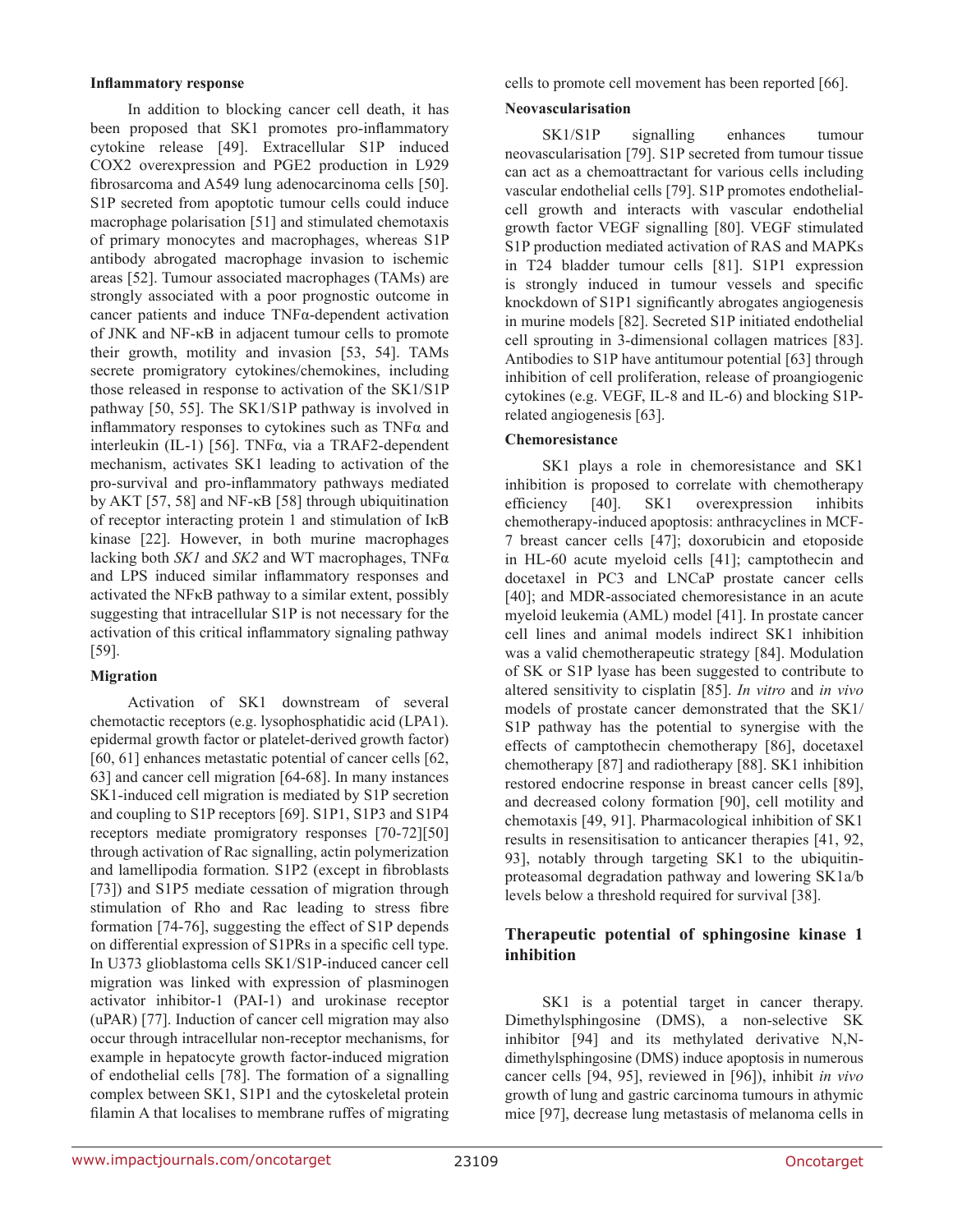syngeneic mice [98], and induce apoptosis and sensitise LNCaP cells to gamma-irradiation-induced apoptosis [99]. Lacking specificity, DMS inhibits protein kinase C, phospholipase A2, and phospholipase D [100].

F-12509A and B-5354c are SK inhibitors with greater specificity [101]. F-12509A induces cancer cell apoptosis in imatinib-resistant cells [102], and in HL-60, HL-60/Doxo and HL-60/VP16 cells leading to nuclear fragmentation, caspase-3 cleavage, downregulation of XIAP, cytochrome C and SMAC/Diablo release [41]. B-5354c induces apoptosis in LNCaP and PC-3 prostate cancers which is reversed by upregulation of SK1 [86].

2-(p-hydroxyanilo)-4-(p-chlorophenyl)thiazole (SKI-II), a SK-selective inhibitor has anti-cancer effects. SKI-II is cytotoxic to T24 bladder carcinoma cells, and MCF-7 and MCF-7/VP breast cancer cells [27]. SKI-II induces apoptosis in LNCaP and PC-3 human prostate cancer cells, irrespective of their p53 status [40]. Upon intraperitoneal administration of SKI-II, tumour size decreases and tumour growth is inhibited by 50-80% [103]. SKI-II abrogates androgen receptor signalling via an oxidative stress-induced, p53-independent mechanism in prostate cancer cells [104].

Selective SK1 inhibitor (SK1-I) ([(2-hydroxy-1 naphthyl)methylene]-3-(2-napythyl)-1H-pyrazole-5 carbohydrazide) induces apoptosis of leukaemia cells but not normal bone marrow derived cells [105].

Further SK1-specific inhibitors have been developed through modifications of sphingosine [106], and amidinebased subtype-selective SK1 inhibitors. These inhibitors induce reduction of endogenous S1P levels in human leukemia cells at nanomolar concentrations [107]. (S)- FTY720 vinylphosphonate [108] and sphingo-guanidines (LCL146 and LCL351) [109] induce SK1 inhibition in breast and prostate cancer cells and decrease migration rate of human prostate DU145 cells. New SK inhibitors optimised for selectivity and activity include SK1-178, which is active *in vitro* and *in vivo* and may help discern the role the SK1 and SK2 in disease development and progression [110].

L-threo-dihydrosphingosine (safingol) has sphingosine kinase-inhibiting properties [111]. A Phase I clinical trial of safingol, in combination with cisplatin in 43 cancer patients, reported safe use, reduction in S1P in plasma, significant regression of liver and lung metastases in one adrenal cortical cancer patient, and prolonged stable disease in another patient [112].

More recently, SK1 inhibitors with sub-micromolar potency have been more thoroughly characterized. In several studies, these more selective SK1 inhibitors did not demonstrate cytotoxic effects. For example, PF-543, with a K(i) of 3.6nM and an IC50 of 2nM for SK1, had no effect on proliferation and survival of various cancer cell lines including head and neck carcinoma cells [113]. Through use of sub-micromolar amidine-based SK1 inhibitors, a lack of correlation between SK1 inhibition with changes in cell survival in U937, Jurkat T and SKOV3 cells was demonstrated [114]. Potent and specific SK1/2 inhibitors completely inhibited intracellular S1P production in human cells and attenuated vascular permeability in mice, but did not lead to reduced tumor cell growth *in vitro* or *in vivo* [115]. While the cytotoxic effects demonstrated by older less specific SK1 inhibitors may be explained by their off-target effects rather than by their action on SK1, there is significant evidence showing anticancer cytotoxic effects of SK1 siRNAs [116-119]. Conversely, one recent paper showed that siRNA targeting SK1 in a large panel of cell lines failed to demonstrate any statistically significant effects on cell viability [115].

# **FTY720 as a new molecular therapy for cancer treatment**

## **FTY720**

FTY720 (Fingolimod, Gilenya) (Figure 3) is a structural analogue of sphingosine developed from the fungal metabolite myriocin [120]. A phenylene moiety in



**Figure 3: Structures of sphingosine (A) and FTY720 (B).**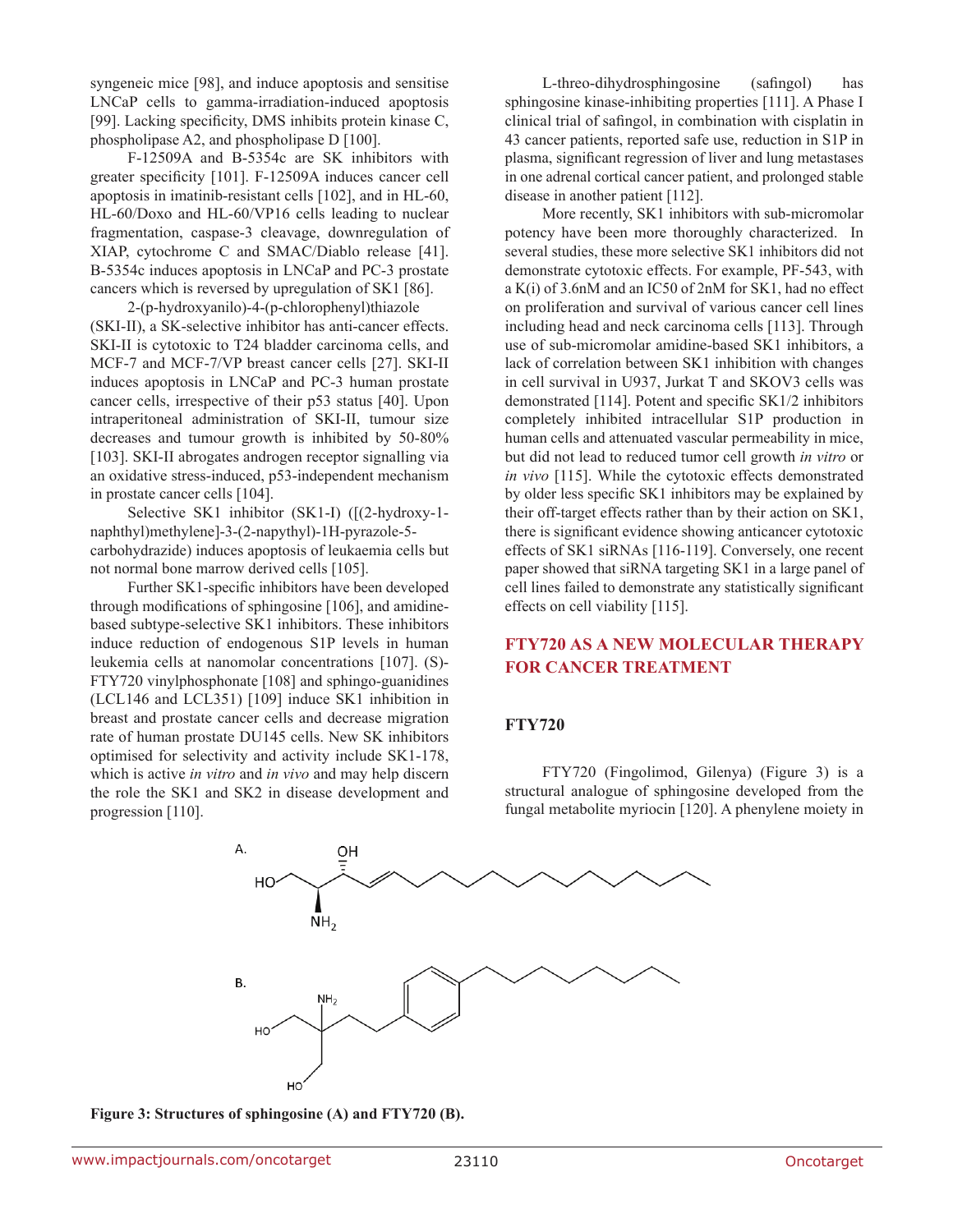FTY720's side chain confers potent immunosuppressive activity [121]. FTY720 is phosphorylated by SK2 to form FTY720-phosphate (FTY720-p), but is not phosphorylated, or phosphorylated with low efficiency, by SK1 [88, 108, 122-128]. FTY720-p is an agonist of S1Prs 1, 3, 4 and 5 and same time a functional antagonist of S1PR1 receptor [124, 129]. Through internalization and degradation of lymphocytes' S1PR1 receptor, FTY720 inhibits lymphocytes' egress from secondary lymphoid tissues and thymus and induces lymphopaenia [71, 130- 134]. In multiple sclerosis FTY720 acts upon naïve and central memory T-cells without affecting peripheral effector memory cells [135]. The U.S. Food and Drug Administration (FDA) have approved FTY720 as a firstline treatment in relapsing forms of multiple sclerosis [136]. Owing to its cardio-protective effects FTY720 is a candidate for heart failure and arrhythmia treatment [137-140]. FTY720 has failed phase III clinical trials as an immunosuppressant for use in kidney transplantation [141, 142].



**Figure 4: Molecular targets of FTY720.** FTY720 inhibits SK1 and blocks the activation of multiple targets of this enzyme. In addition it can directly or indirectly inhibit multiple intracellular targets responsible for cell proliferation, migration and angiogenesis. It further activates mitochondrial permeability transition pore (MPTP), cytochrome c and effector caspases. P-gp - P-glycoprotein, MRP1 - multidrug resistance protein, ROBO1 - roundabout homolog 1, ROCK1 - rho-associated, coiled-coil-containing protein kinase 1, Stat5 signal transducer and activator of transcription 5, FAK – focal adhesion kinase, MMP – matrix metalloprotease, TIMP – tissue inhibitor of metallopeptidase, CDK - cyclin-dependent kinase.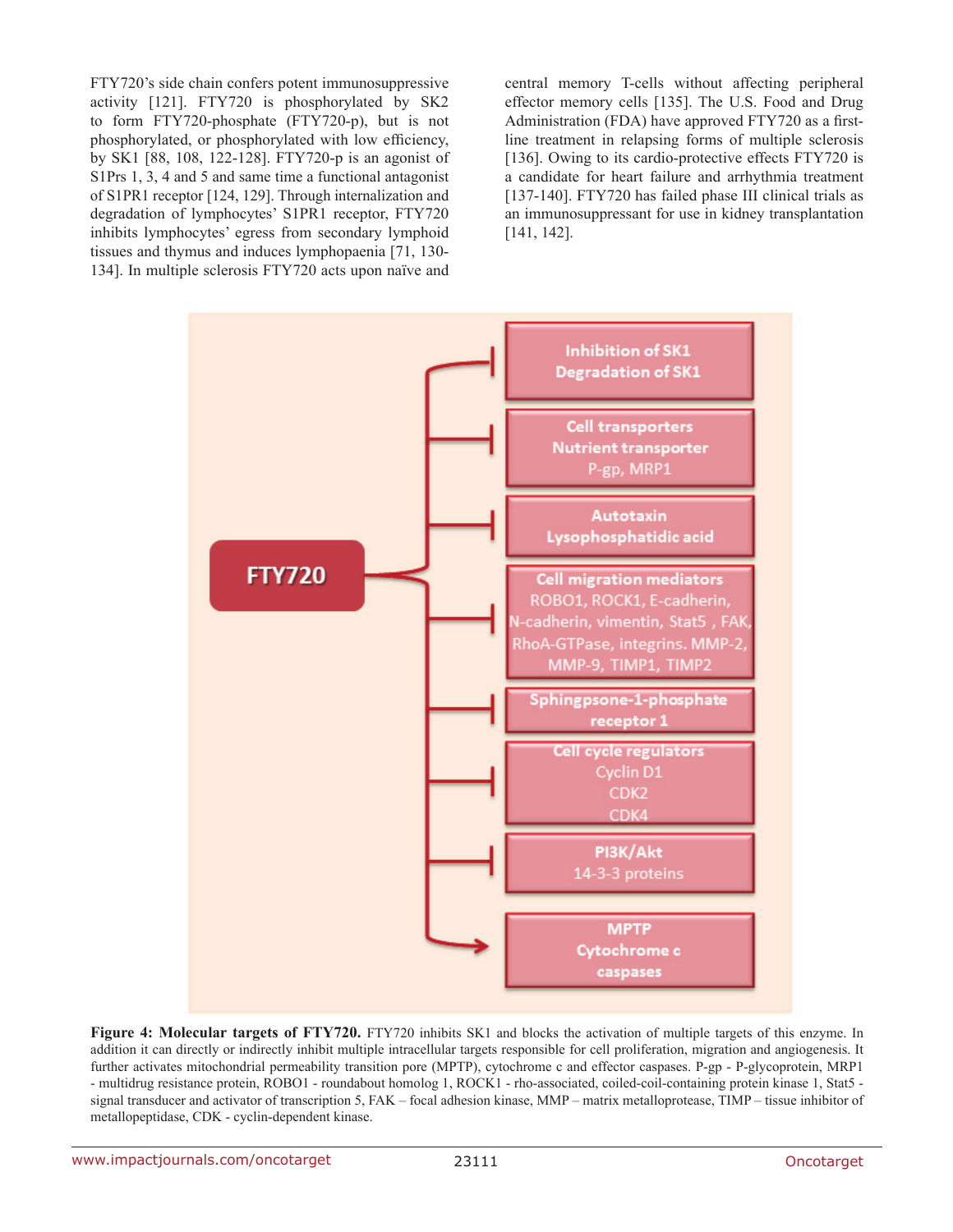## **Anti-cancer properties of FTY720**

FTY720 demonstrates anti-cancer properties and may have potential in cancer treatment. *In vitro* and *in vivo* studies demonstrate the growth arrest and apoptosisinducing ability of FTY720 in diverse normal and cancer cells including: lymphocytes [143, 144], microglia [145], prostate cancer [88, 108, 146-149], breast cancer [108, 122, 150, 151], several forms of leukaemia and lymphoma [152-159], lung cancer [160-162], liver cancer [163-166], pancreatic cancer [167, 168], bladder cancer [169], renal cancer [170, 171]; glioma [172], gastric cancer [173], colon cancer [151, 174] and ovarian cancer [175].

FTY720 is also a therapy sensitiser. Treatment of colorectal cancer cells with FTY720 shows an additive effect with 5-fluorouracil, SN-38, and oxaliplatin [176], and results in resensitization to cetuximab both *in vitro* and *in vivo* with inhibition of tumour growth, interference with signal transduction, induction of cancer cells apoptosis and prolongation of mice survival [177]. FTY720 significantly augments treatment efficacy and overall survival of mice receiving allogeneic adoptive cell transfer [178].

FTY720 inhibits metastasis in a mouse model of melanoma [179] and glioblastoma cell lines [180], and is able to inhibit microvessel formation and reduce expression of the angiogenesis promoting factor VEGF in androgen independent prostate tumour xenograft in nude mice [146]. FTY720 has strong immunosuppressive properties against TREG cells [181] that contribute to tolerance of malignant tumour cells [182] indicating FTY720 may have potential in post transplant malignancies [183].

# **FTY720 inhibits sphingosine kinase 1**

One of the most studied anticancer mechanisms of FTY720 is inhibition or degradation of SK1 (Figure 4). SK1 downregulation is not dependent on FTY720 phosphorylation; in SK2<sup>-/-</sup> mice FTY720 decreased SK1 and S1PR1 expression, and eliminated the NFκB/ IL-6/STAT3 amplification cascade and development of colitis-associated cancer [184, 185]. FTY720 may inhibit SK1 through multiple mechanisms. In cell lines FTY720 has been shown to inhibit SK1 intracellular activity [88, 108, 122, 123] and it was shown that the *in vitro* IC50 of FTY720 for SK1 is 50uM [108]. FTY720 was demonstrated to be a competitive SK1 inhibitor with respect to sphingosine with an *in situ* Kic of 2 mmol/L [108, 122]. Inhibitor characterization studies reveal that (S)-FTY720 vinylphosphonate inhibits SK1 in an uncompetitive manner, whereas a conjugate of sphingosine with a fluorophore and (S)-FTY720 regioisomer stimulate SK1 activity indicating the presence of allosteric site(s) [122]. Moreover FTY720 and (S)- FTY720 vinylphosphonate, in addition to other direct SK1 inhibitors [186, 187], induce SK1 degradation via ubiquitination and proteasomal processing [108]. This effect could be mediated by accumulation of ceramide and subsequent ceramide-induced activation of the proteasome [131]. In cisplatin-resistant SK-Mel-28 melanoma cells FTY720 induces SK1 degradation by p53-independent caspase activation and may inhibit the PI3K/Akt/mTOR pathway, related to chemoresistance mainly through escape from apoptosis [188]. Conversely in prostate cancer cell lines and mouse tumors FTY720-mediated radiosensitization is facilitated by SK1 inhibition and is caspase independent, suggesting a mechanism involving depletion of prosurvival signaling (e.g., Akt, SK1/S1P) [88]. *In vitro*, SK1 inhibition by FTY720 was shown to lead to prostate cancer cells apoptosis [88] and reduction of the expression of the androgen receptor [134].

# **FTY720 reactivates protein phosphatase 2A**

Further to its effects on SK1, the nonphosphorylated form of FTY720 has been shown to mediate protein phosphatase 2A (PP2A) reactivation [155, 156]. PP2A is a tumour-suppressor that is down-regulated in many cancers [155, 156, 176, 189-193] resulting in PI3K/Akt/mTOR activation (reviewed in [194]). The FTY720 mediated PP2A reactivation appears important in its apoptosis-inducing effects in many cancers [153, 155, 156, 190, 195, 196]. FTY720 enhanced purified PP2A activity [153] suggesting a direct effect [196], and also induced its reactivation *in vitro* by down-regulation of SET, a PP2A inhibitory protein often upregulated in cancer [155, 156, 176]. Ceramide, structurally similar to FTY720, activates PP2A [197-200], via direct disruption of SET [201]. Sphingosine activates PP2A via disruption of acidic leucine-rich nuclear phosphoprotein-32A (ANP32A) [202]. FTY720 mediated PP2A reactivation induces caspase-dependent apoptosis, affects Akt and extracellular signal-regulated kinase (ERK)-1/2 activation status, and impairs proliferation and clonogenic potential in colorectal cancer cells [176]. In lung cancer cells FTY720 mediated inhibition of SET-driven epithelialto-mesenchymal transition (EMT), through a SET/ PP2A/c-myc/NDRG1/Snail pathway, restored sensitivity to cisplatin, and inhibited invasiveness and growth of lung tumor xenografts [203]. PP2A is deregulated in 59.6% of basal breast tumours and oestrogen receptor negative breast cancer cell lines are sensitive to lower doses of FTY720 [193]. FTY720 mediated activation of the core PP2A complex dephosphorylates the mTOR downstream effectors, 4EBP and S6K, and concurrently releases the block on the p53 pathway [193]. Expression of the PP2A regulatory B subunit  $B55\alpha$  (PPP2R2A) is reduced in acute myeloid leukemia cells and suppression of B55α in OCI-AML3 cells induces resistance to FTY-720 [204]. Reactivation of PP2A by FTY720 or its nonimmunosuppressive derivatives (S)-FTY720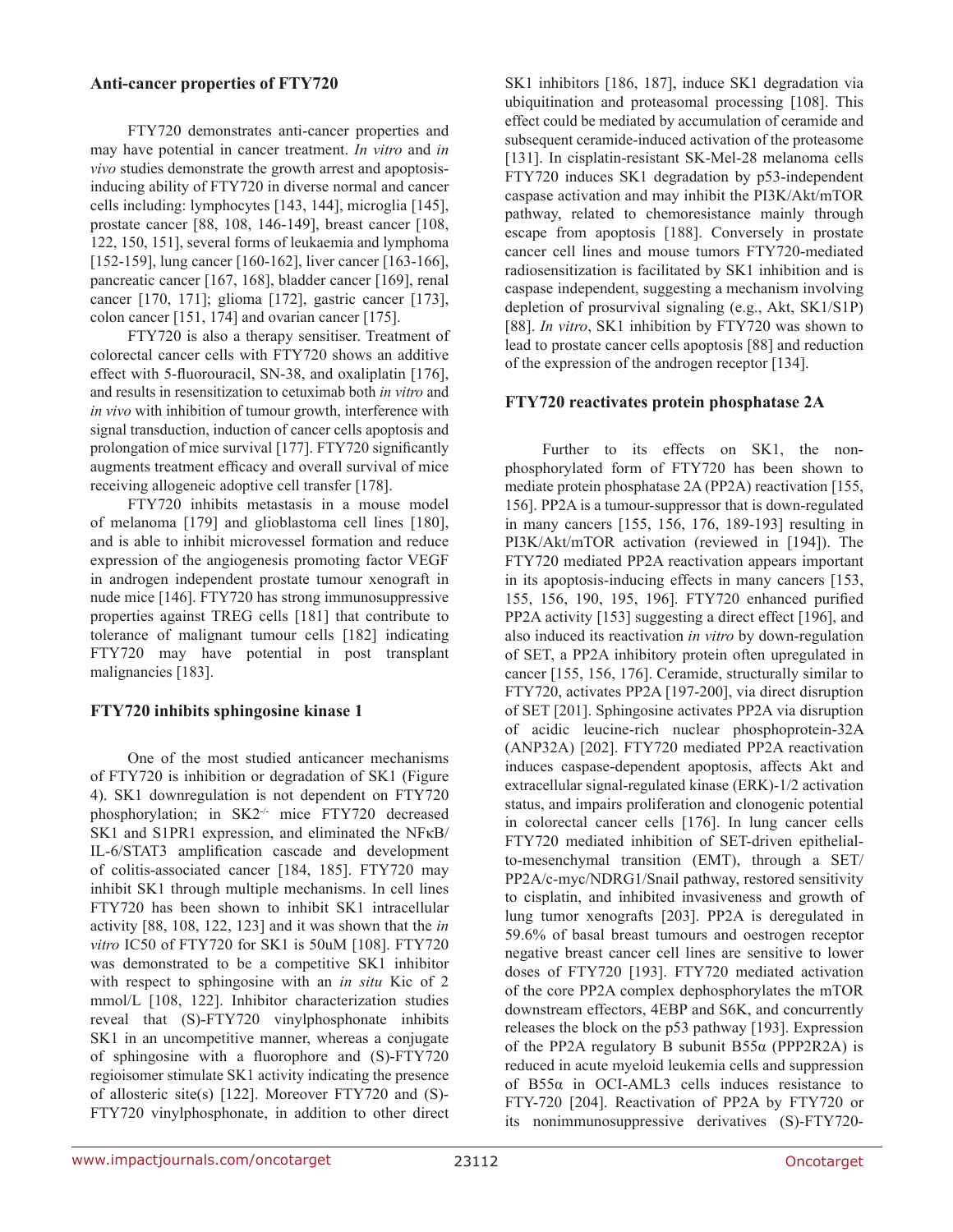OMe, (S)-FTY720-regioisomer and OSU-2S suppressed survival of chronic myeloid leukemia, but not quiescent haematopoietic stem cells *in vitro* and *in vivo* [205]. OSU-2S induces activation of PP2A, phosphorylation at the putative PKC substrate motif, nuclear translocation of SHP1S591 (PTPN6) and deregulation of multiple cellular processes in chronic lymphocytic leukemia (CLL) culminating in potent cytotoxicity [206]. FTY720 disrupted the SET-PP2A interaction, which inhibited BCR-ABL1–recruited JAK2 and impaired β-catenin–dependent survival through GSK-3β activation [205]. In Jak2V617F cells, FTY720 anti-leukaemic activity does not require FTY720 phosphorylation, SET dimerization nor ceramide induction, but depends on interaction with SET K209. Jak2V617F utilizes an alternative SK1-mediated pathway to inhibit PP2A, and FTY720-P acting as a S1P1 agonist elicits signals leading to the Jak2-PI-3Kγ-PKC-SET– mediated PP2A inhibition [207]. Targeting of I2PP2A/ SET by FTY720 suppresses lung tumour growth at least in part via PP2A activation and necroptosis mediated by the kinase domain of RIPK1 [208].

## **Other targets of FTY720**

#### **S1PRs**

The anti-cancer properties of FTY720 are largely independent of its phosphorylation and effects upon S1P receptors. AAL(S), a close structural analogue of FTY720 that cannot be phosphorylated by SK2, lacks immunosuppressive effects, but induces apoptosis in lymphocytes [209]. Of note, FTY720 induces a downregulation of S1P1 in hepatocellular carcinoma [210]. In Hodgkin lymphoma cells S1P-induced migration was inhibited by an S1PR1 antagonist and FTY720-p, but potentiated by an S1PR2-specific antagonist [211]. In contrast, FTY720-P has been demonstrated to induce growth of breast and colon cancer cells [151].

#### **Autotaxin**

Autotaxin, an enzyme that produces lysophosphatidic acid from lysophosphatidylcholine in plasma, is associated with increased cancer invasion, metastasis and angiogenesis, and is over-expressed in several human cancers [212-218]. FTY720-p competitively inhibits autotaxin while FTY720 does not [219]. Conversely, FTY720 reduces plasma lysophosphatidic acid in mice [219].

#### **Apoptotic pathways**

FTY720 induces mitochondrial permeability transition and cytochrome c release via an influence on the permeability transition pore complex and  $F_0F_1$ -ATPase [159]. Cytochrome c binds to Apaf-1 and activates caspases that induce apoptotic cell death, which is inhibited by Bcl-2 overexpression [159]. Activation of caspases has been impliacted in FTY720's pro-apoptopic action [147, 148, 163, 179]. In multiple myeloma cells and rat thymocytes FTY720 induces activation of caspase-8, -9, and -3; poly(ADP-ribose) polymerase cleavage; induces mitochondrial membrane potential and Bax cleavage and translocation of cytochrome c and SMAC/ Diablo from mitochondria to the cytosol [157, 220]. FTY720 induces apoptosis of leukemic cells via activation of BIM and BID, which promiscuously bind and inhibit anti-apoptotic Bcl-2 proteins Bcl-2, Bcl- XL and MCL-1, and also activate BAX and BAK [221]. Bcl-2 levels regulate the sensitivity to FTY720 in T cell selective apoptosis [222]. A Fas-independent, Bcl-associated signal transduction pathway and inhibition of ERK activity may be involved in FTY720's anti-cancer properties [223]. The anticancer effect of FTY720 on androgen independent prostate tumour xenografts is mediated through regulating the expression of cell cycle inhibitors such as p21Waf1 and promoting apoptosis through modification of apoptosis regulators such as Bcl-2 and caspases [146].

#### **PI3K/Akt**

In a liver tumour rat model FTY720 suppresses tumour growth and progression by selective induction of apoptosis of tumour cells via down-regulation of phospho-Akt (ser473) and up-regulation of cleaved caspase-3, together with decrease of focal adhesion kinase [163]. In human prostate cancer cell lines and mouse tumors FTY720-mediated radiosensitization is caspase independent and linked to SK1 inhibition and downregulation of p-Akt [88. In human breast cancer cells FTY720 potentiates radiation effects through perturbation of PI3K/Akt and p42/44 mitogen-activated protien kinase MAPK [224]. FTY720 down-regulates IL-6-induced phosphorylation of Akt, signal transducers and activators of transcription 3 (Stat3), and MAPK; insulinlike growth factor-I-triggered Akt phosphorylation; and TNFα-induced Iκα and NFκB p65 phosphorylation [157]. In neuroblastoma cells FTY720-induced cell death, alone or in combination with topotecan, is caspase-independent and induces dephosphorylation of Akt and its downstream effector BAD with release of cytochrome c, which the authors suggested to be due to involvement of 14-3-3 proteins [225]. Indeed, FTY720 and sphingosine bind directly to and regulate the function of pro-survival ubiquitous phospho-serine binding 14-3-3 proteins. Expression of non-phosphorylatable 14-3-3 in cells attenuates apoptosis upon FTY720 treatment [226] and protein kinase A [227] and PKCsigma [228] phosphorylate 14-3-3 in a sphingosine-dependent manner. Recently it was suggested that FTY720 induced inhibition of PI3K/ Akt pathway is mediated by phosphorylation of PP2A [229].

FTY720-induced inhibition of PI3K/Akt pathway downregulated mTOR signalling, which was shown to be crucial for FTY720-mediated inhibition of migration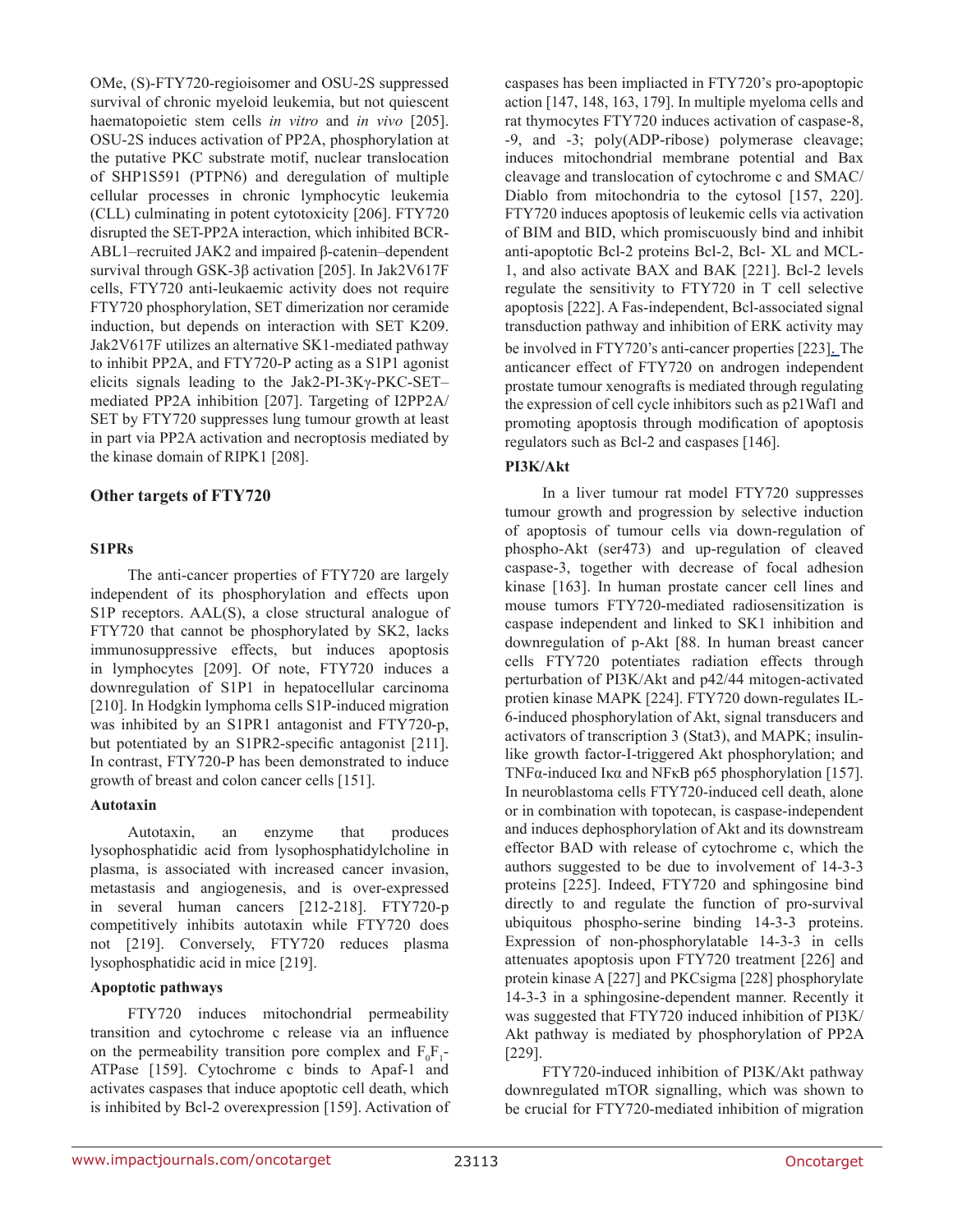and invasion of glioblastoma cells [230]. mTOR is a key player in prosurvival cell signalling most notably regulating transcription and activity of multiple signallng molecules through its downstream targets S6 kinase and EIF4E transcription factor. It was demonstrated that FTY720-induced chemo-sensitization of cisplatin resistant melanoma cells is mediated by reduction of mTOR activity and the decrease in epidermal growth factor receptor expression [188].

## **Cell cycle**

FTY720 treatment results in time-dependent downregulation of cyclin D1 and accumulation of cells in  $G(0)$ - $G(1)$  and  $G(2)$ -M phases of the cell cycle with concomitant decrease in S-phase entry [154]. In prostate cancer cells FTY720 acts through modulation of mitogenic signaling, cell-cycle regulators (e.g. a decrease in CDK2 and CDK4 and induction of Cip1/p21) and induction of  $G<sub>1</sub>$  arrest, and apoptotic death mediated by mitochondrial death pathway as well as the contribution of FAK to MAPK pathways [147].

## **Cell transporters**

Some report propose that FTY720's anti-cancer activity may be due to its ability to induce nutrient transporter down-regulation [231] or inhibition of P-glycoprotein (P-gp) and multidrug resistance protein [174].

## **Autophagy**

The evidence about the role of FTY720 in autophagy is controversial. FTY720 can induce U266 multiple myeloma cell apoptosis and autophagy with reactive oxygen species (ROS) regulating both of these processes [232]. However, this is not always beneficial, since in a variety of ovarian cancer cell lines including cisplatin-sensitive and cisplatin-resistant cells, the autophagy induction by FTY720 was antagonistic to cisplatin-mediated apoptosis [233]. A recent study shows that a combination of FTY720 and γ-irradiation blocks the autophagy flux causing a paradoxical increase of autophagosomes in breast cancer cells that die through apoptosis [224]. Finally, it was reported that FTY720 was effective in limiting murine metastatic melanoma development *in vivo* and induced apoptosis regulated by ROS and by increased expression of β-catenin *in vitro* without indications of autophagy or necroptosis [234].

## **Cell migration**

FTY720 may reduce cell invasion and migration through several mechanisms. FTY720 modulates roundabout homolog 1 (ROBO1), rho-associated, coiledcoil-containing protein kinase 1 (ROCK1) and epithelial to mesemchymal (EMT) related factors such as E-cadherin, N-cadherin and vimentin [235]. FTY720 down regulates matrix metalloprotease (MMP)-2 & MMP-9 and upregulates tissue inhibitors of metalloproteinases: TIMP1

& TIMP2 [236]. Finally, FTY720-mediated reduction ion cell migration was reported to be mediated by its effects on Bcl-2 [146, 154, 167, 170], Stat5 [156], PI3K/Akt/ mTOR/p70S6K pathway [147, 154, 236, 237], FAK [147], RhoA-GTPase [149] and integrins [167].

## **Expert commentary**

The fact that FTY720 is an FDA-approved drug for treatment of progressive multiple sclerosis [238, 239] can significantly simplify its clinical implementation for other uses, in the case that a clinical benefit is demonstrated. However, despite its promising actions against a diversity of cancers, FTY720's S1PR-mediated immunosuppressive effects involving T-cell sequestration to lymph nodes limit its potential in cancer treatment. T-cells are considered as one of the most important mechanisms of anti-cancer defence and phosphorylated FTY720 inhibited random migration, cytotoxicity and tumour infiltration of activated  $CD3(+)NKG2D(+)CD8(+)$  T-lymphocytes in a mouse xenograft model [240]. In addition to its direct antitumour effect, FTY720 has strong immunosuppressive properties, specifically against regulatory T cells [181], which can contribute to tolerance of malignant tumour cells [182]. It has therefore been suggested to evaluate the use of FTY720 in patients with post-transplant malignancies [183]. There are several reports suggesting a direct influence of FTY720-p on cancer cells ranging from induction of growth in breast and colon cancer cells to inhibition of cancer cell migration. Currently, there is no consensus about the overall role of FTY720-p in cancer progression.

These potentially undesired effects of FTY720-p can be overcome by several ways. One potential way is by blocking FTY720 phosphorylation. OSU-2S, a synthetic derivative of FTY720, demonstrates more potent anti-tumour activity and lacks S1PR-mediated immunosuppressive effects [241]. OSU-2S displays satisfactory pharmacokinetic properties as shown using a liquid chromatography-tandem mass spectrometry (LC-MS/MS) [242]. Through CCL tumour antigen ROR1 targeted delivery, OSU-2S induces activation of PP2A, phosphorylation and nuclear translocation of SHP1S591 and deregulation of multiple cellular processes in CCL resulting in potent cytotoxicity [206].

Another way of limiting the immune suppressing effects of FTY720 is its tissue targeting and release control. A liposomal carrier of FTY720 (LP-FTY720) exhibits high drug loading ratio, prolonged *in vitro* release rate and beneficial pharmacokinetic properties *in vivo* compared to free FTY720 [243]. Incorporating tumour specific antibodies (anti-CD19, anti-CD20 and anti-CD37) achieved higher delivery and killing efficiency in primary CLL cells *ex vivo* which may be beneficial for targeting hematologic diseases where FTY720 induces T cell apoptosis [243]. Enhanced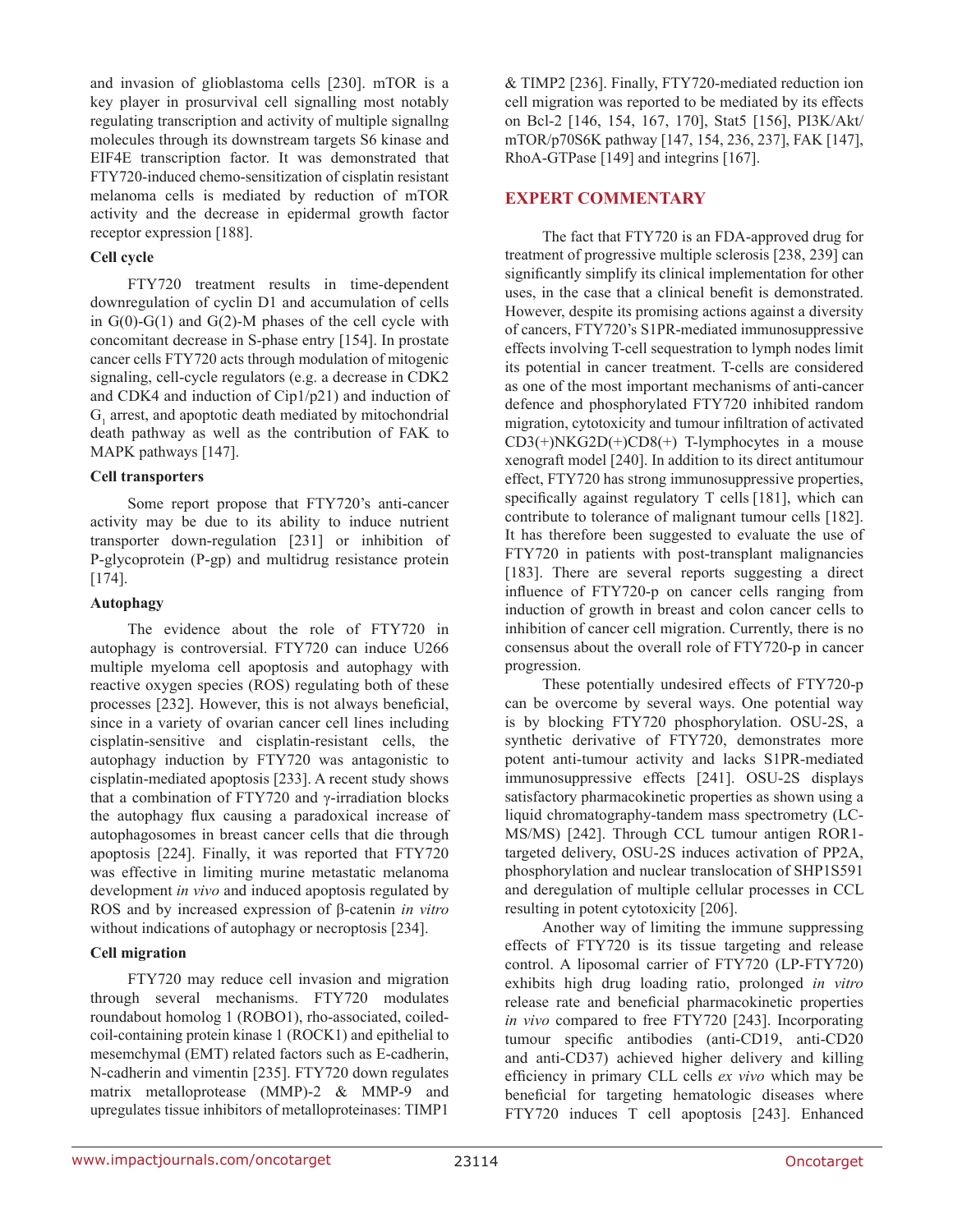targeting of FTY720 through CD37 and CD19 dual immunoliposomes may improve the clinical efficacy of FTY720 in B-Cell lymphocytic leukaemia [244].

Alternatively, the immunosuppressive action of FTY720 can be reduced by a blockade of immune inhibitory pathways using anti-CTLA-4 mAb, anti-PD-L1 mAb, and/or the indoleamine-pyrrole 2,3-dioxygenase (IDO) inhibitor INCB23843 which restored IL-2 production, proliferation of intratumoural T cells, and tumour growth control in FTY720 treated murine B16. SIY melanoma model [245].

Another way of exploiting FTY720's anti-cancer activity is to mimic its effects on downstream targets using alternative small molecule inhibitors. An example of such approach is FTY720-induced nutrient transporter down-regulation [231]. O-substituted benzyl ethers of pyrrolidines induce nutrient transporter down-regulation and lack FTY720's S1P receptor-related dose-limiting toxicity in human leukaemia cells [231].

Importantly, in many of the cancer studies cited in this review, FTY720 was applied at a dosage in excess of that used in multiple sclerosis patients, who currently receive 0.5 mg once-daily dose. The known adverse effects at this dose include: lymphopenia, increased alanine aminotransferase, herpes zoster infection, hypertension, first-dose bradycardia, and first-degree atrioventricular block [239, 246], reviewed in [88]. Higher doses of FTY720 that may be necessary for cancer treatment may be associated with more adverse events or unpredictable off-target effects, and this needs to be addressed by further studies.

At the moment it is unlikely that FTY720 may be used as a monotherapy for any cancer, at least in its pure form. However, a multitude of studies has shown its potentiating effect on many therapies including standard DNA-targeting and antimitotic therapies and γ-irradiation. Therefore, one of the most important steps in its clinical implementation is finding the key combinations where FTY720 can act in synergy with the currently used therapies inducing sensitisation and overcoming cancer therapy resistance.

Another important step is defining the patient populations that will most benefit from the FTY720 therapy. This could be largely based on the tumour expression of the multiple FTY720 targets described in this review. It may be that some subsets of tumours would be particularly sensitive to this therapy. This approach can be helped by the large scale sequencing studies currently undertaken in several countries with the aim of defining specific cancer mutations/genetic aberrations in large groups of patients. For example it was shown that cancer cells overexpressing pp32r1 or a pp32r1Y140H functional mutant in the ANP32C oncogene that is overexpressed in breast, prostate and pancreatic tumours, may demonstrate enhanced resistance to FTY720 treatment through conserved residue F136, likely to be a key determinant

of the FTY720 binding site [247]. However it is not known whether this mutation is present in large human populations.

Overall, FTY720 is a clinically approved therapy for multiple sclerosis and a potent apoptosis inducer and anticancer agent with a proven efficiency in multiple *in vitro* and *in vivo* anticancer models. While the clinical transition of FTY720 is currently limited by its immune suppression effects, in our opinion studies aiming at the FTY720 delivery and release together with identifying its key synergetic combinations and relevant patient subsets may lead to its re-evaluation and rapid introduction into the clinic.

## **Five-year view**

We hypothesise that in 5 years the use of targeted FTY720 delivery or its specific non-immunosuppressive analogues will allow its clinical trials for treatment of cancer. Its combinations with other chemotherapies may prove more efficient than its use as a monotherapy.

## **Key issues**

FTY720 demonstrates a proven efficacy in multiple *in vitro* and *in vivo* cancer models.

FTY720 inhibits sphingosine kinase 1, a protooncogenic enzyme with *in vitro* and clinical cancer association.

FTY720's has actions on several other molecular targets including protein phosphatase 2A, the PI3K/Akt pathway, cell cycle regulators, cell transporters, autotaxin and the mitochondrial permeability transition pore.

FTY720 is a FDA-approved drug for multiple sclerosis, which can significantly simplify its clinical implementation for other uses.

Targeted FTY720 delivery and release together with identifying its key synergetic combinations and relevant patient subsets may lead to its rapid introduction into the clinic.

## **Financial & competing interests**

The authors have no financial, commercial or other relationships of a declarable nature relevant to the materials discussed in the manuscript.

## **Funding**

DP was supported by the Prostate UK grant PG12- 14. HA was supported by the Deanship of Scientific Research, University of Petra (Amman-Jordan).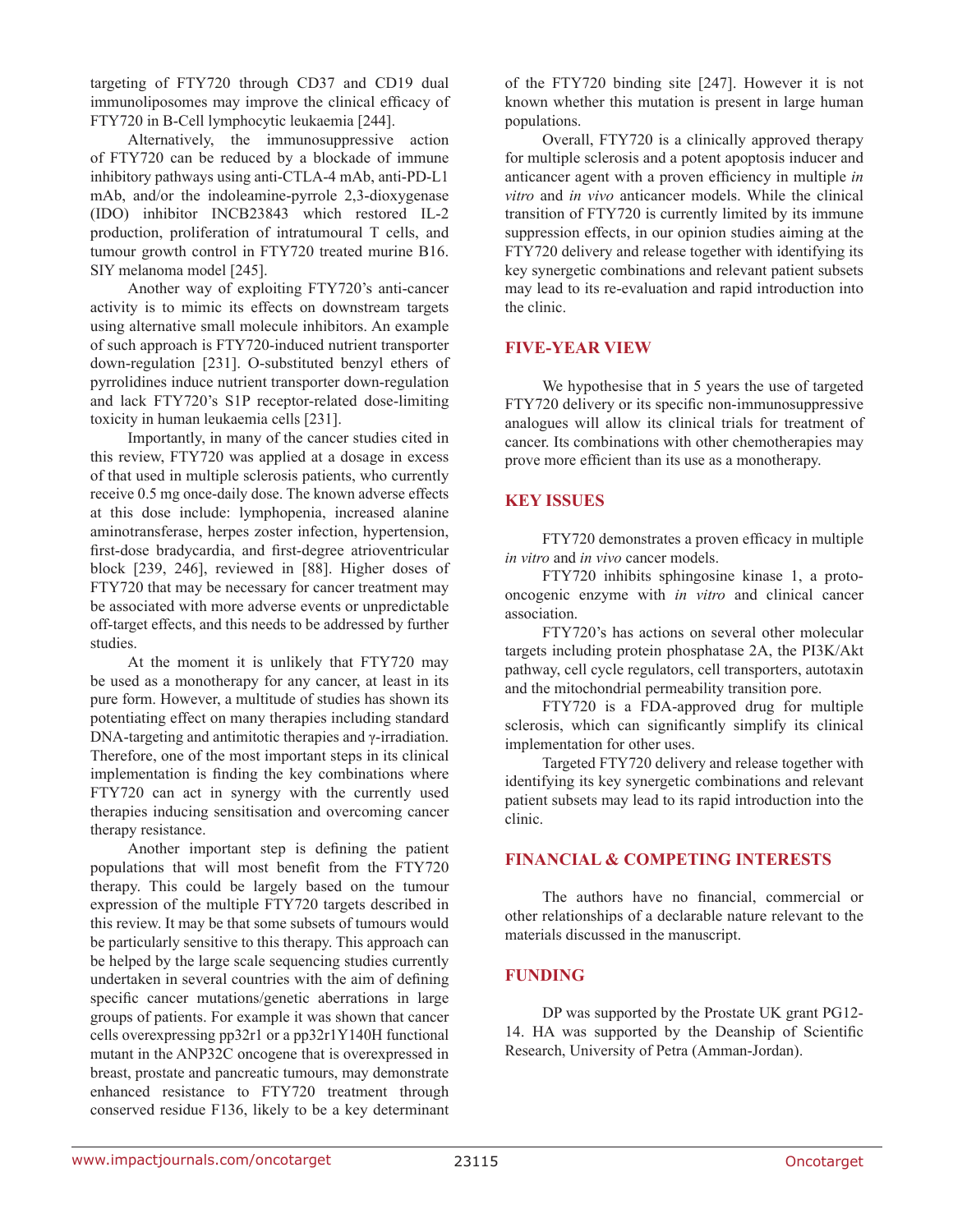## **References**

- 1. Morad SA and Cabot MC. Ceramide-orchestrated signalling in cancer cells. Nat Rev Cancer. 2013; 13(1):51-65.
- 2. Proia RL and Hla T. Emerging biology of sphingosine-1-phosphate: its role in pathogenesis and therapy. J Clin Invest. 2015; 125(4):1379-1387.
- 3. Cuvillier O, Pirianov G, Kleuser B, Vanek PG, Coso OA, Gutkind S and Spiegel S. Suppression of ceramide-mediated programmed cell death by sphingosine-1-phosphate. Nature. 1996; 381(6585):800-803.
- 4. Hannun YA and Obeid LM. Principles of bioactive lipid signalling: lessons from sphingolipids. Nat Rev Mol Cell Biol. 2008; 9(2):139-150.
- 5. Takabe K, Paugh SW, Milstien S and Spiegel S. "Insideout" signaling of sphingosine-1-phosphate: therapeutic targets. Pharmacol Rev. 2008; 60(2):181-195.
- 6. Newton J, Lima S, Maceyka M and Spiegel S. Revisiting the sphingolipid rheostat: Evolving concepts in cancer therapy. Exp Cell Res. 2015; 333(2):195-200.
- 7. Taha TA, Hannun YA and Obeid LM. Sphingosine kinase: biochemical and cellular regulation and role in disease. J Biochem Mol Biol. 2006; 39(2):113-131.
- 8. Pitson SM. Regulation of sphingosine kinase and sphingolipid signaling. Trends Biochem Sci. 2011; 36:97- 107.
- 9. Pyne S, Lee SC, Long J and Pyne NJ. Role of sphingosine kinases and lipid phosphate phosphatases in regulating spatial sphingosine 1-phosphate signalling in health and disease. Cell Signal. 2009; 21(1):14-21.
- 10. Igarashi N, Okada T, Hayashi S, Fujita T, Jahangeer S and Nakamura S. Sphingosine kinase 2 is a nuclear protein and inhibits DNA synthesis. J Biol Chem. 2003; 278(47):46832- 46839.
- 11. Pitson SM, Moretti PA, Zebol JR, Xia P, Gamble JR, Vadas MA, D'Andrea RJ and Wattenberg BW. Expression of a catalytically inactive sphingosine kinase mutant blocks agonist-induced sphingosine kinase activation. A dominant-negative sphingosine kinase. J Biol Chem. 2000; 275(43):33945-33950.
- 12. Pitson SM, Moretti PA, Zebol JR, Lynn HE, Xia P, Vadas MA and Wattenberg BW. Activation of sphingosine kinase 1 by ERK1/2-mediated phosphorylation. Embo J. 2003; 22(20):5491-5500.
- 13. Tani M, Ito M and Igarashi Y. Ceramide/sphingosine/ sphingosine 1-phosphate metabolism on the cell surface and in the extracellular space. Cell Signal. 2007; 19(2):229-237.
- 14. Mizugishi K, Yamashita T, Olivera A, Miller GF, Spiegel S and Proia RL. Essential role for sphingosine kinases in neural and vascular development. Mol Cell Biol. 2005; 25(24):11113-11121.
- 15. Pitson SM, Xia P, Leclercq TM, Moretti PA, Zebol JR, Lynn HE, Wattenberg BW and Vadas MA. Phosphorylationdependent translocation of sphingosine kinase to the plasma

membrane drives its oncogenic signalling. J Exp Med. 2005; 201(1):49-54.

- 16. Takabe K and Spiegel S. Export of sphingosine-1-phosphate and cancer progression. J Lipid Res. 2014; 55(9):1839- 1846.
- 17. Payne SG, Milstien S and Spiegel S. Sphingosine-1 phosphate: dual messenger functions. FEBS Lett. 2002; 531(1):54-57.
- 18. Verzijl D, Peters SL and Alewijnse AE. Sphingosine-1-phosphate receptors: zooming in on ligand-induced intracellular trafficking and its functional implications. Mol Cells. 2010; 29(2):99-104.
- 19. Oo ML, Thangada S, Wu MT, Liu CH, Macdonald TL, Lynch KR, Lin CY and Hla T. Immunosuppressive and antiangiogenic sphingosine 1-phosphate receptor-1 agonists induce ubiquitinylation and proteasomal degradation of the receptor. J Biol Chem. 2007; 282(12):9082-9089.
- 20. Strub GM, Maceyka M, Hait NC, Milstien S and Spiegel S. Extracellular and intracellular actions of sphingosine-1 phosphate. Adv Exp Med Biol. 2010; 688:141-155.
- 21. Hait NC, Allegood J, Maceyka M, Strub GM, Harikumar KB, Singh SK, Luo C, Marmorstein R, Kordula T, Milstien S and Spiegel S. Regulation of histone acetylation in the nucleus by sphingosine-1-phosphate. Science. 2009; 325(5945):1254-1257.
- 22. Alvarez SE, Harikumar KB, Hait NC, Allegood J, Strub GM, Kim EY, Maceyka M, Jiang H, Luo C, Kordula T, Milstien S and Spiegel S. Sphingosine-1-phosphate is a missing cofactor for the E3 ubiquitin ligase TRAF2. Nature. 2010; 465(7301):1084-1088.
- 23. Beckham TH, Cheng JC, Marrison ST, Norris JS and Liu X. Interdiction of sphingolipid metabolism to improve standard cancer therapies. Adv Cancer Res. 2013; 117:1-36.
- 24. Johnson KR, Johnson KY, Crellin HG, Ogretmen B, Boylan AM, Harley RA and Obeid LM. Immunohistochemical distribution of sphingosine kinase 1 in normal and tumor lung tissue. J Histochem Cytochem. 2005; 53(9):1159- 1166.
- 25. Van Brocklyn JR, Jackson CA, Pearl DK, Kotur MS, Snyder PJ and Prior TW. Sphingosine kinase-1 expression correlates with poor survival of patients with glioblastoma multiforme: roles of sphingosine kinase isoforms in growth of glioblastoma cell lines. J Neuropathol Exp Neurol. 2005; 64(8):695-705.
- 26. Bayerl MG, Bruggeman RD, Conroy EJ, Hengst JA, King TS, Jimenez M, Claxton DF and Yun JK. Sphingosine kinase 1 protein and mRNA are overexpressed in non-Hodgkin lymphomas and are attractive targets for novel pharmacological interventions. Leuk Lymphoma. 2008; 49(5):948-954.
- 27. French KJ, Schrecengost RS, Lee BD, Zhuang Y, Smith SN, Eberly JL, Yun JK and Smith CD. Discovery and evaluation of inhibitors of human sphingosine kinase. Cancer Res. 2003; 63(18):5962-5969.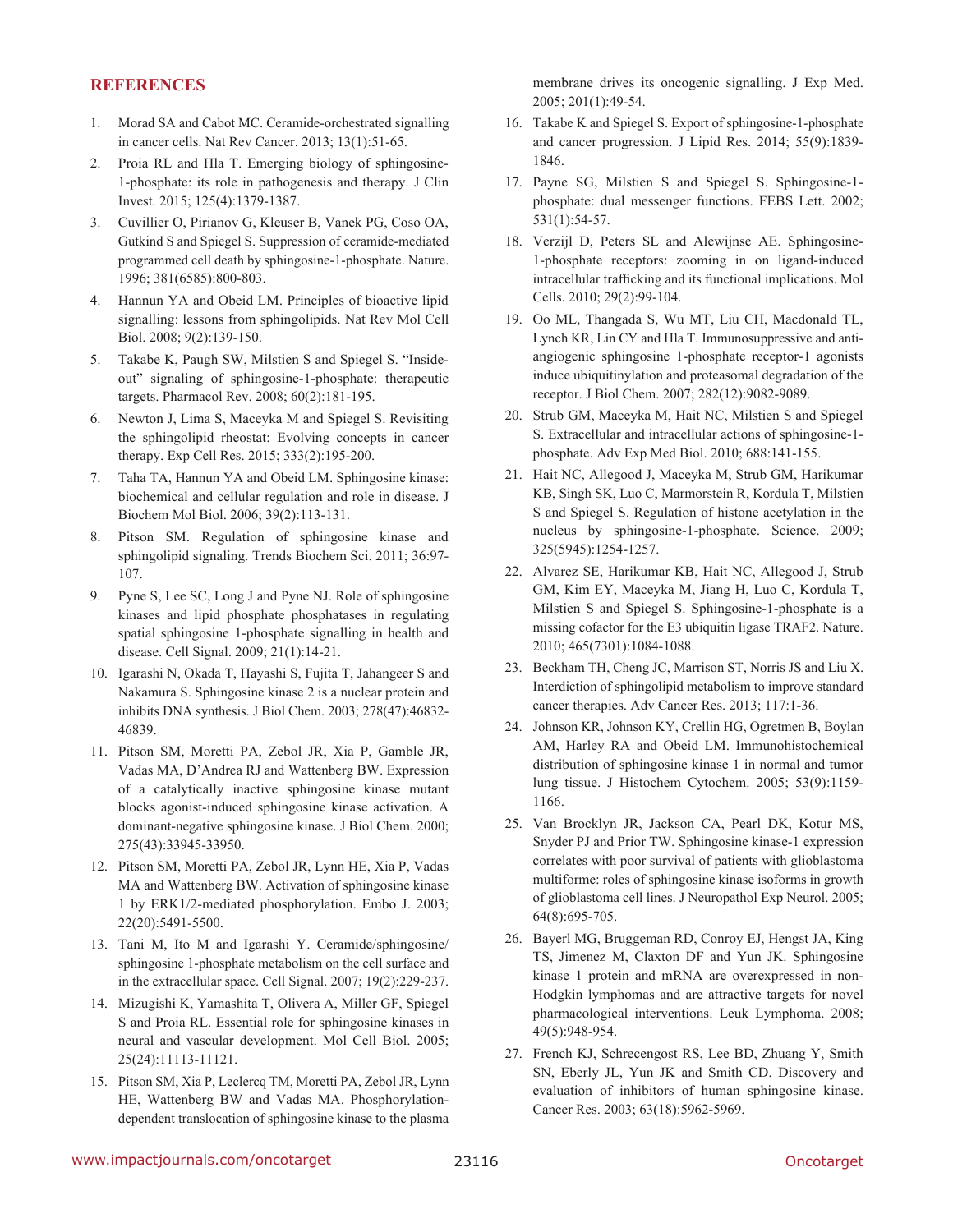- 28. Watson C, Long JS, Orange C, Tannahill CL, Mallon E, McGlynn LM, Pyne S, Pyne NJ and Edwards J. High expression of sphingosine 1-phosphate receptors, S1P1 and S1P3, sphingosine kinase 1, and extracellular signalregulated kinase-1/2 is associated with development of tamoxifen resistance in estrogen receptor-positive breast cancer patients. The American journal of pathology. 2010; 177(5):2205-2215.
- 29. Li J, Guan HY, Gong LY, Song LB, Zhang N, Wu J, Yuan J, Zheng YJ, Huang ZS and Li M. Clinical significance of sphingosine kinase-1 expression in human astrocytomas progression and overall patient survival. Clin Cancer Res. 2008; 14(21):6996-7003.
- 30. Ruckhaberle E, Rody A, Engels K, Gaetje R, von Minckwitz G, Schiffmann S, Grosch S, Geisslinger G, Holtrich U, Karn T and Kaufmann M. Microarray analysis of altered sphingolipid metabolism reveals prognostic significance of sphingosine kinase 1 in breast cancer. Breast Cancer Res Treat. 2008; 112(1):41-52.
- 31. Malavaud B, Pchejetski D, Mazerolles C, de Paiva GR, Calvet C, Doumerc N, Pitson S, Rischmann P and Cuvillier O. Sphingosine kinase-1 activity and expression in human prostate cancer resection specimens. Eur J Cancer. 2010.
- 32. Li W, Yu CP, Xia JT, Zhang L, Weng GX, Zheng HQ, Kong QL, Hu LJ, Zeng MS, Zeng YX, Li M, Li J and Song LB. Sphingosine kinase 1 is associated with gastric cancer progression and poor survival of patients. Clin Cancer Res. 2009; 15(4):1393-1399.
- 33. Song L, Xiong H, Li M, Liao WT, Wang L and Wu J. Sphingosine kinase-1 Enhances Resistance to Apoptosis through Activation of PI3K/Akt/NF-{kappa}B Pathway in Human Non-small Cell Lung Cancer. Clin Cancer Res. 2011; 17:1839-49.
- 34. Liu G, Zheng H, Zhang Z, Wu Z, Xiong H, Li J and Song L. Overexpression of sphingosine kinase 1 is associated with salivary gland carcinoma progression and might be a novel predictive marker for adjuvant therapy. BMC Cancer. 2010; 10:495.
- 35. Facchinetti MM, Gandini NA, Fermento ME, Sterin-Speziale NB, Ji Y, Patel V, Gutkind JS, Rivadulla MG and Curino AC. The Expression of Sphingosine Kinase-1 in Head and Neck Carcinoma. Cells Tissues Organs. 2010; 192:314-24.
- 36. Sinha UK, Schorn VJ, Hochstim C, Chinn SB, Zhu S and Masood R. Increased radiation sensitivity of head and neck squamous cell carcinoma with sphingosine kinase 1 inhibition. Head Neck. 2011; 33:178-88.
- 37. Xia P, Gamble JR, Wang L, Pitson SM, Moretti PA, Wattenberg BW, D'Andrea RJ and Vadas MA. An oncogenic role of sphingosine kinase. Curr Biol. 2000; 10(23):1527-1530.
- 38. Loveridge C, Tonelli F, Leclercq T, Lim KG, Long JS, Berdyshev E, Tate RJ, Natarajan V, Pitson SM, Pyne NJ and Pyne S. The sphingosine kinase 1 inhibitor 2-(p-hydroxyanilino)-4-(p-chlorophenyl)thiazole induces

proteasomal degradation of sphingosine kinase 1 in mammalian cells. The Journal of biological chemistry. 2010; 285(50):38841-38852.

- 39. Dayon A, Brizuela L, Martin C, Mazerolles C, Pirot N, Doumerc N, Nogueira L, Golzio M, Teissie J, Serre G, Rischmann P, Malavaud B and Cuvillier O. Sphingosine kinase-1 is central to androgen-regulated prostate cancer growth and survival. PLoS One. 2009; 4(11):e8048.
- 40. Pchejetski D, Golzio M, Bonhoure E, Calvet C, Doumerc N, Garcia V, Mazerolles C, Rischmann P, Teissie J, Malavaud B and Cuvillier O. Sphingosine kinase-1 as a chemotherapy sensor in prostate adenocarcinoma cell and mouse models. Cancer Res. 2005; 65(24):11667-11675.
- 41. Bonhoure E, Pchejetski D, Aouali N, Morjani H, Levade T, Kohama T and Cuvillier O. Overcoming MDR-associated chemoresistance in HL-60 acute myeloid leukemia cells by targeting sphingosine kinase-1. Leukemia. 2006; 20(1):95- 102.
- 42. Leroux ME, Auzenne E, Evans R, Hail N, Jr., Spohn W, Ghosh SC, Farquhar D, McDonnell T and Klostergaard J. Sphingolipids and the sphingosine kinase inhibitor, SKI II, induce BCL-2-independent apoptosis in human prostatic adenocarcinoma cells. Prostate. 2007; 67(15):1699-1717.
- 43. Akao Y, Banno Y, Nakagawa Y, Hasegawa N, Kim TJ, Murate T, Igarashi Y and Nozawa Y. High expression of sphingosine kinase 1 and S1P receptors in chemotherapyresistant prostate cancer PC3 cells and their camptothecininduced up-regulation. Biochem Biophys Res Commun. 2006; 342(4):1284-1290.
- 44. Pchejetski D, Bohler T, Brizuela L, Sauer L, Doumerc N, Golzio M, Salunkhe V, Teissie J, Malavaud B, Waxman J and Cuvillier O. FTY720 (Fingolimod) Sensitizes Prostate Cancer Cells to Radiotherapy by Inhibition of Sphingosine Kinase-1. Cancer research. 2010; 70:8651-61.
- 45. Gude DR, Alvarez SE, Paugh SW, Mitra P, Yu J, Griffiths R, Barbour SE, Milstien S and Spiegel S. Apoptosis induces expression of sphingosine kinase 1 to release sphingosine-1-phosphate as a "come-and-get-me" signal. Faseb J. 2008; 22(8):2629-2638.
- 46. Bektas M, Jolly PS, Muller C, Eberle J, Spiegel S and Geilen CC. Sphingosine kinase activity counteracts ceramide-mediated cell death in human melanoma cells: role of Bcl-2 expression. Oncogene. 2005; 24(1):178-187.
- 47. Nava VE, Hobson JP, Murthy S, Milstien S and Spiegel S. Sphingosine kinase type 1 promotes estrogen-dependent tumorigenesis of breast cancer MCF-7 cells. Exp Cell Res. 2002; 281(1):115-127.
- 48. Sukocheva OA, Wang L, Albanese N, Pitson SM, Vadas MA and Xia P. Sphingosine kinase transmits estrogen signaling in human breast cancer cells. Mol Endocrinol. 2003; 17(10):2002-2012.
- 49. Melendez AJ and Ibrahim FB. Antisense knockdown of sphingosine kinase 1 in human macrophages inhibits C5a receptor-dependent signal transduction, Ca2+ signals,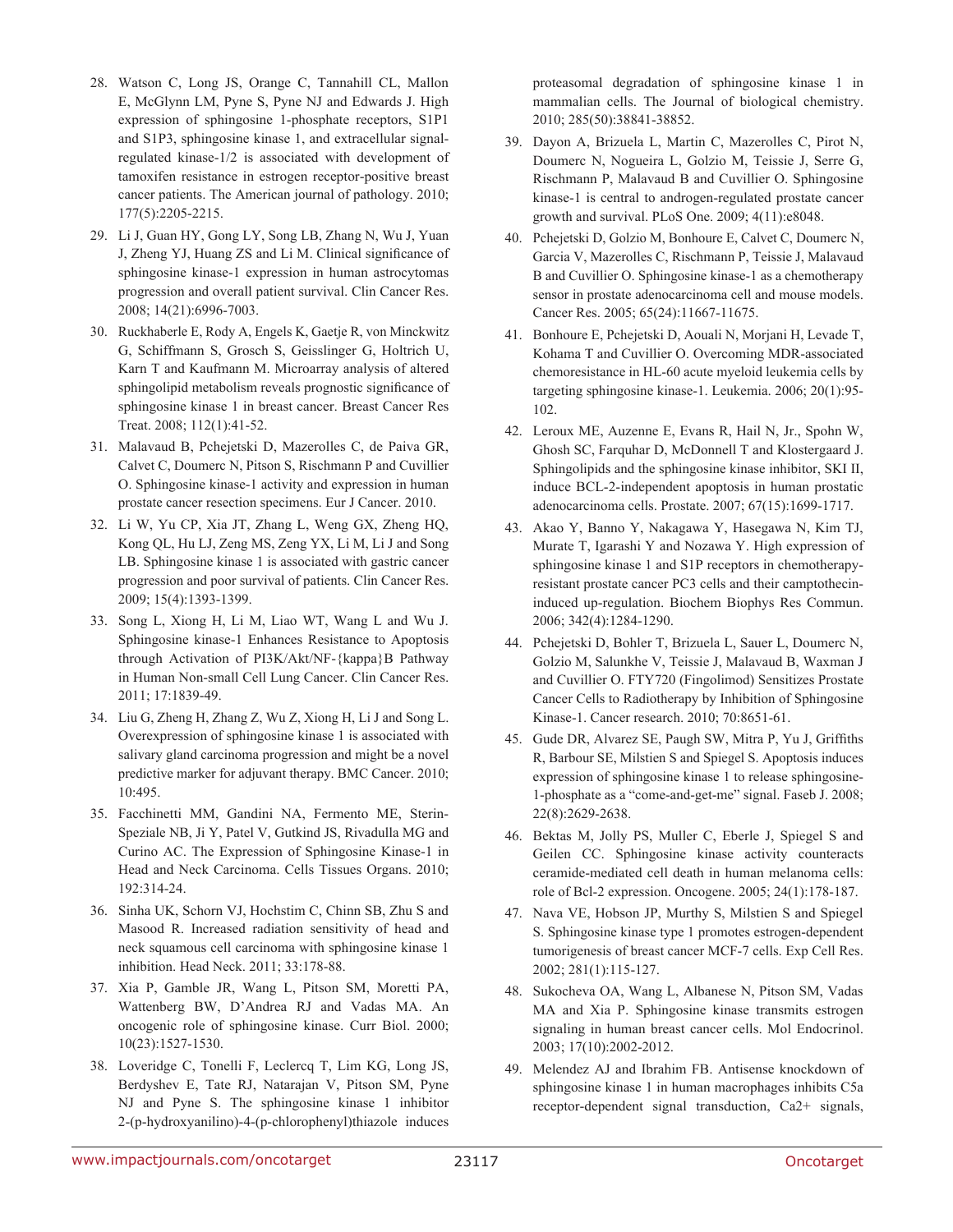enzyme release, cytokine production, and chemotaxis. J Immunol. 2004; 173(3):1596-1603.

- 50. Pettus BJ, Bielawski J, Porcelli AM, Reames DL, Johnson KR, Morrow J, Chalfant CE, Obeid LM and Hannun YA. The sphingosine kinase 1/sphingosine-1-phosphate pathway mediates COX-2 induction and PGE2 production in response to TNF-alpha. Faseb J. 2003; 17(11):1411-1421.
- 51. Weigert A, Tzieply N, von Knethen A, Johann AM, Schmidt H, Geisslinger G and Brune B. Tumor cell apoptosis polarizes macrophages role of sphingosine-1 phosphate. Mol Biol Cell. 2007; 18(10):3810-3819.
- 52. Xie B, Shen J, Dong A, Rashid A, Stoller G and Campochiaro PA. Blockade of sphingosine-1-phosphate reduces macrophage influx and retinal and choroidal neovascularization. J Cell Physiol. 2009; 218(1):192-198.
- 53. Condeelis J and Pollard JW. Macrophages: obligate partners for tumor cell migration, invasion, and metastasis. Cell. 2006; 124(2):263-266.
- 54. Karin M and Greten FR. NF-kappaB: linking inflammation and immunity to cancer development and progression. Nat Rev Immunol. 2005; 5(10):749-759.
- 55. Johann AM, Weigert A, Eberhardt W, Kuhn AM, Barra V, von Knethen A, Pfeilschifter JM and Brune B. Apoptotic cell-derived sphingosine-1-phosphate promotes HuRdependent cyclooxygenase-2 mRNA stabilization and protein expression. J Immunol. 2008; 180(2):1239-1248.
- 56. Xia P, Gamble JR, Rye KA, Wang L, Hii CS, Cockerill P, Khew-Goodall Y, Bert AG, Barter PJ and Vadas MA. Tumor necrosis factor-alpha induces adhesion molecule expression through the sphingosine kinase pathway. Proc Natl Acad Sci U S A. 1998; 95(24):14196-14201.
- 57. Radeff-Huang J, Seasholtz TM, Chang JW, Smith JM and Walsh CT. TNF-alpha -stimulated cell proliferation is mediated through sphingosine kinase-dependent AKT activation and cyclin D expression. J Biol Chem. 2007; 282:863-70.
- 58. Xia P, Wang L, Moretti PA, Albanese N, Chai F, Pitson SM, D'Andrea RJ, Gamble JR and Vadas MA. Sphingosine kinase interacts with TRAF2 and dissects tumor necrosis factor-alpha signaling. J Biol Chem. 2002; 277(10):7996- 8003.
- 59. Xiong Y, Lee HJ, Mariko B, Lu YC, Dannenberg AJ, Haka AS, Maxfield FR, Camerer E, Proia RL and Hla T. Sphingosine kinases are not required for inflammatory responses in macrophages. J Biol Chem. 2013; 288(45):32563-32573.
- 60. Shida D, Fang X, Kordula T, Takabe K, Lepine S, Alvarez SE, Milstien S and Spiegel S. Cross-talk between LPA1 and epidermal growth factor receptors mediates up-regulation of sphingosine kinase 1 to promote gastric cancer cell motility and invasion. Cancer Res. 2008; 68(16):6569-6577.
- 61. Hobson JP, Rosenfeldt HM, Barak LS, Olivera A, Poulton S, Caron MG, Milstien S and Spiegel S. Role of the sphingosine-1-phosphate receptor EDG-1 in PDGF-induced

cell motility. Science. 2001; 291(5509):1800-1803.

- 62. Takuwa Y. Subtype-specific differential regulation of Rho family G proteins and cell migration by the Edg family sphingosine-1-phosphate receptors. Biochim Biophys Acta. 2002; 1582(1-3):112-120.
- 63. Visentin B, Vekich JA, Sibbald BJ, Cavalli AL, Moreno KM, Matteo RG, Garland WA, Lu Y, Yu S, Hall HS, Kundra V, Mills GB and Sabbadini RA. Validation of an anti-sphingosine-1-phosphate antibody as a potential therapeutic in reducing growth, invasion, and angiogenesis in multiple tumor lineages. Cancer Cell. 2006; 9(3):225- 238.
- 64. Doll F, Pfeilschifter J and Huwiler A. Prolactin upregulates sphingosine kinase-1 expression and activity in the human breast cancer cell line MCF7 and triggers enhanced proliferation and migration. Endocr Relat Cancer. 2007; 14(2):325-335.
- 65. Kaneider NC, Djanani A, Fischer-Colbrie R and Wiedermann CJ. Sphingosine kinase-dependent directional migration of leukocytes in response to phorbol ester. Biochem Biophys Res Commun. 2002; 297(4):806-810.
- 66. Maceyka M, Alvarez SE, Milstien S and Spiegel S. Filamin A links sphingosine kinase 1 and sphingosine-1-phosphate receptor 1 at lamellipodia to orchestrate cell migration. Mol Cell Biol. 2008; 28(18):5687-5697.
- 67. Schwalm S, Doll F, Romer I, Bubnova S, Pfeilschifter J and Huwiler A. Sphingosine kinase-1 is a hypoxia-regulated gene that stimulates migration of human endothelial cells. Biochem Biophys Res Commun. 2008; 368(4):1020-1025.
- 68. Bergelin N, Blom T, Heikkila J, Lof C, Alam C, Balthasar S, Slotte JP, Hinkkanen A and Tornquist K. Sphingosine kinase as an oncogene: autocrine sphingosine 1-phosphate modulates ML-1 thyroid carcinoma cell migration by a mechanism dependent on protein kinase C-alpha and ERK1/2. Endocrinology. 2009; 150(5):2055-2063.
- 69. Hla T. Signaling and biological actions of sphingosine 1-phosphate. Pharmacol Res. 2003; 47(5):401-407.
- 70. Liu Y, Wada R, Yamashita T, Mi Y, Deng CX, Hobson JP, Rosenfeldt HM, Nava VE, Chae SS, Lee MJ, Liu CH, Hla T, Spiegel S and Proia RL. Edg-1, the G protein-coupled receptor for sphingosine-1-phosphate, is essential for vascular maturation. J Clin Invest. 2000; 106(8):951-961.
- 71. Matloubian M, Lo CG, Cinamon G, Lesneski MJ, Xu Y, Brinkmann V, Allende ML, Proia RL and Cyster JG. Lymphocyte egress from thymus and peripheral lymphoid organs is dependent on S1P receptor 1. Nature. 2004; 427(6972):355-360.
- 72. Paik JH, Chae S, Lee MJ, Thangada S and Hla T. Sphingosine 1-phosphate-induced endothelial cell migration requires the expression of EDG-1 and EDG-3 receptors and Rho-dependent activation of alpha vbeta3- and beta1 containing integrins. J Biol Chem. 2001; 276(15):11830- 11837.
- 73. Hashimoto M, Wang X, Mao L, Kobayashi T, Kawasaki S,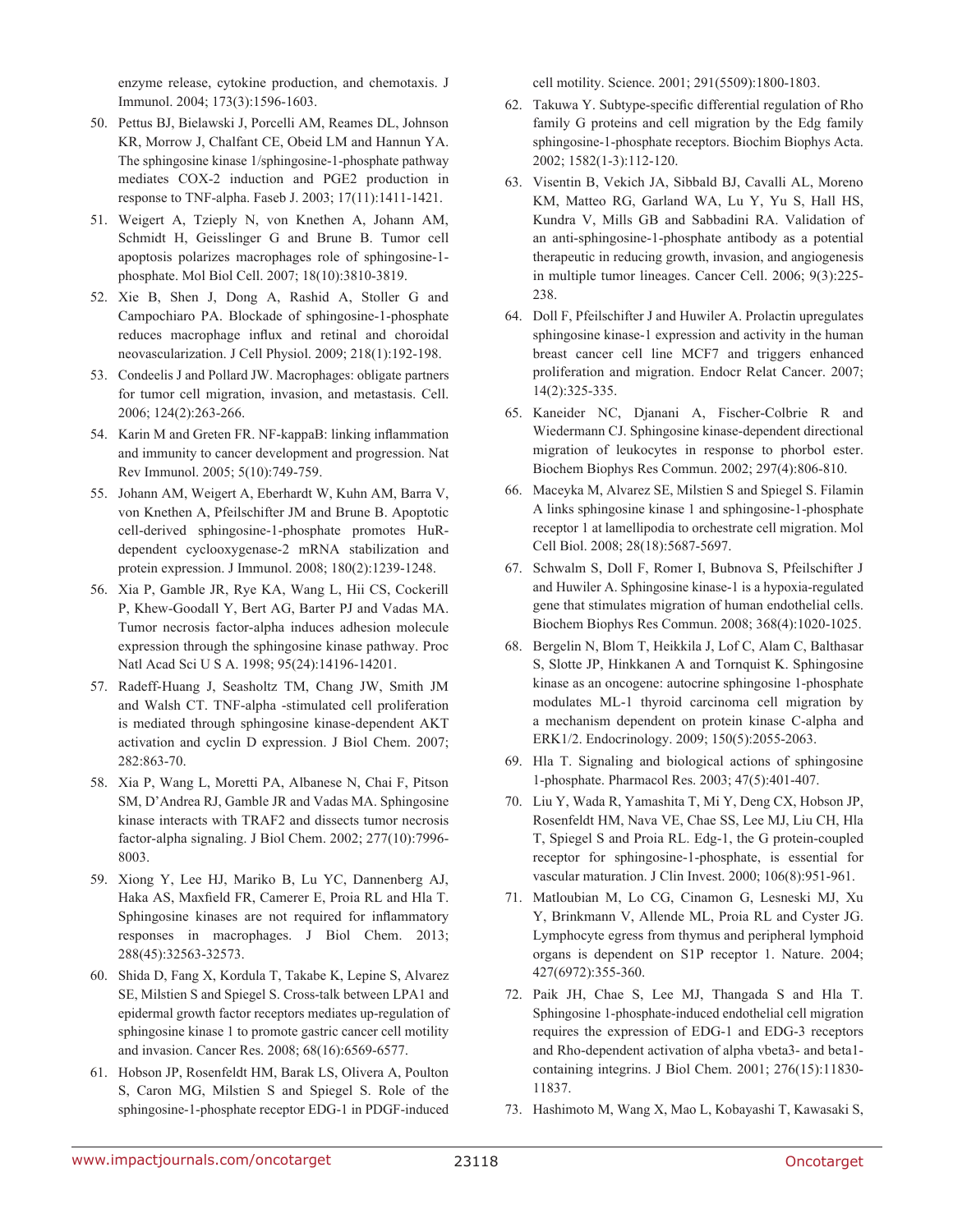Mori N, Toews ML, Kim HJ, Cerutis R, Liu X and Rennard SI. Sphingosine 1-phosphate Potentiates Human Lung Fibroblast Chemotaxis through the S1P2 Receptor. Am J Respir Cell Mol Biol. 2008; 39:356-63.

- 74. Goparaju SK, Jolly PS, Watterson KR, Bektas M, Alvarez S, Sarkar S, Mel L, Ishii I, Chun J, Milstien S and Spiegel S. The S1P2 receptor negatively regulates platelet-derived growth factor-induced motility and proliferation. Mol Cell Biol. 2005; 25(10):4237-4249.
- 75. Sanchez T, Thangada S, Wu MT, Kontos CD, Wu D, Wu H and Hla T. PTEN as an effector in the signaling of antimigratory G protein-coupled receptor. Proc Natl Acad Sci U S A. 2005; 102(12):4312-4317.
- 76. Sugimoto N, Takuwa N, Okamoto H, Sakurada S and Takuwa Y. Inhibitory and stimulatory regulation of Rac and cell motility by the G12/13-Rho and Gi pathways integrated downstream of a single G protein-coupled sphingosine-1-phosphate receptor isoform. Mol Cell Biol. 2003; 23(5):1534-1545.
- 77. Bryan L, Paugh BS, Kapitonov D, Wilczynska KM, Alvarez SM, Singh SK, Milstien S, Spiegel S and Kordula T. Sphingosine-1-phosphate and interleukin-1 independently regulate plasminogen activator inhibitor-1 and urokinasetype plasminogen activator receptor expression in glioblastoma cells: implications for invasiveness. Mol Cancer Res. 2008; 6(9):1469-1477.
- 78. Duan HF, Wu CT, Lu Y, Wang H, Liu HJ, Zhang QW, Jia XX, Lu ZZ and Wang LS. Sphingosine kinase activation regulates hepatocyte growth factor induced migration of endothelial cells. Exp Cell Res. 2004; 298(2):593-601.
- 79. Licht T, Tsirulnikov L, Reuveni H, Yarnitzky T and Ben-Sasson SA. Induction of pro-angiogenic signaling by a synthetic peptide derived from the second intracellular loop of S1P3 (EDG3). Blood. 2003; 102(6):2099-2107.
- 80. Liu F, Verin AD, Wang P, Day R, Wersto RP, Chrest FJ, English DK and Garcia JG. Differential regulation of sphingosine-1-phosphate- and VEGF-induced endothelial cell chemotaxis. Involvement of G(ialpha2)-linked Rho kinase activity. Am J Respir Cell Mol Biol. 2001; 24(6):711-719.
- 81. Wu W, Shu X, Hovsepyan H, Mosteller RD and Broek D. VEGF receptor expression and signaling in human bladder tumors. Oncogene. 2003; 22(22):3361-3370.
- 82. Chae SS, Paik JH, Furneaux H and Hla T. Requirement for sphingosine 1-phosphate receptor-1 in tumor angiogenesis demonstrated by *in vivo* RNA interference. J Clin Invest. 2004; 114(8):1082-1089.
- 83. Anelli V, Gault CR, Snider AJ and Obeid LM. Role of sphingosine kinase-1 in paracrine/transcellular angiogenesis and lymphangiogenesis *in vitro*. FASEB J. 2010; 24(8):2727-2738.
- 84. Brizuela L, Dayon A, Doumerc N, Ader I, Golzio M, Izard JC, Hara Y, Malavaud B and Cuvillier O. The sphingosine kinase-1 survival pathway is a molecular target for the

tumor-suppressive tea and wine polyphenols in prostate cancer. FASEB J. 2010; 24(10):3882-3894.

- 85. Min J, Van Veldhoven PP, Zhang L, Hanigan MH, Alexander H and Alexander S. Sphingosine-1-phosphate lyase regulates sensitivity of human cells to select chemotherapy drugs in a p38-dependent manner. Mol Cancer Res. 2005; 3(5):287-296.
- 86. Pchejetski D, Doumerc N, Golzio M, Naymark M, Teissie J, Kohama T, Waxman J, Malavaud B and Cuvillier O. Chemosensitizing effects of sphingosine kinase-1 inhibition in prostate cancer cell and animal models. Mol Cancer Ther. 2008; 7(7):1836-1845.
- 87. Sauer L, Nunes J, Salunkhe V, Skalska L, Kohama T, Cuvillier O, Waxman J and Pchejetski D. Sphingosine kinase 1 inhibition sensitizes hormone-resistant prostate cancer to docetaxel. International journal of cancer. 2009; 125:2728-36.
- 88. Pchejetski D, Bohler T, Brizuela L, Sauer L, Doumerc N, Golzio M, Salunkhe V, Teissie J, Malavaud B, Waxman J and Cuvillier O. FTY720 (fingolimod) sensitizes prostate cancer cells to radiotherapy by inhibition of sphingosine kinase-1. Cancer Res. 2010; 70(21):8651-8661.
- 89. Sukocheva O, Wang L, Verrier E, Vadas MA and Xia P. Restoring endocrine response in breast cancer cells by inhibition of the sphingosine kinase-1 signaling pathway. Endocrinology. 2009; 150(10):4484-4492.
- 90. Huwiler A, Kotelevets N, Xin C, Pastukhov O, Pfeilschifter J and Zangemeister-Wittke U. Loss of sphingosine kinase-1 in carcinoma cells increases formation of reactive oxygen species and sensitivity to doxorubicin-induced DNA damage. Br J Pharmacol. 2011; 162(2):532-543.
- 91. Jung ID, Lee JS, Kim YJ, Jeong YI, Lee CM, Baumruker T, Billlich A, Banno Y, Lee MG, Ahn SC, Park WS, Han J and Park YM. Sphingosine kinase inhibitor suppresses a Th1 polarization via the inhibition of immunostimulatory activity in murine bone marrow-derived dendritic cells. Int Immunol. 2007; 19(4):411-426.
- 92. Bruno AP, Laurent G, Averbeck D, Demur C, Bonnet J, Bettaieb A, Levade T and Jaffrezou JP. Lack of ceramide generation in TF-1 human myeloid leukemic cells resistant to ionizing radiation. Cell Death Differ. 1998; 5(2):172-182.
- 93. Chmura SJ, Nodzenski E, Beckett MA, Kufe DW, Quintans J and Weichselbaum RR. Loss of ceramide production confers resistance to radiation-induced apoptosis. Cancer Res. 1997; 57(7):1270-1275.
- 94. Edsall LC, Van Brocklyn JR, Cuvillier O, Kleuser B and Spiegel S. N,N-Dimethylsphingosine is a potent competitive inhibitor of sphingosine kinase but not of protein kinase C: modulation of cellular levels of sphingosine 1-phosphate and ceramide. Biochemistry. 1998; 37(37):12892-12898.
- 95. Sweeney EA, Sakakura C, Shirahama T, Masamune A, Ohta H, Hakomori S and Igarashi Y. Sphingosine and its methylated derivative N,N-dimethylsphingosine (DMS) induce apoptosis in a variety of human cancer cell lines. Int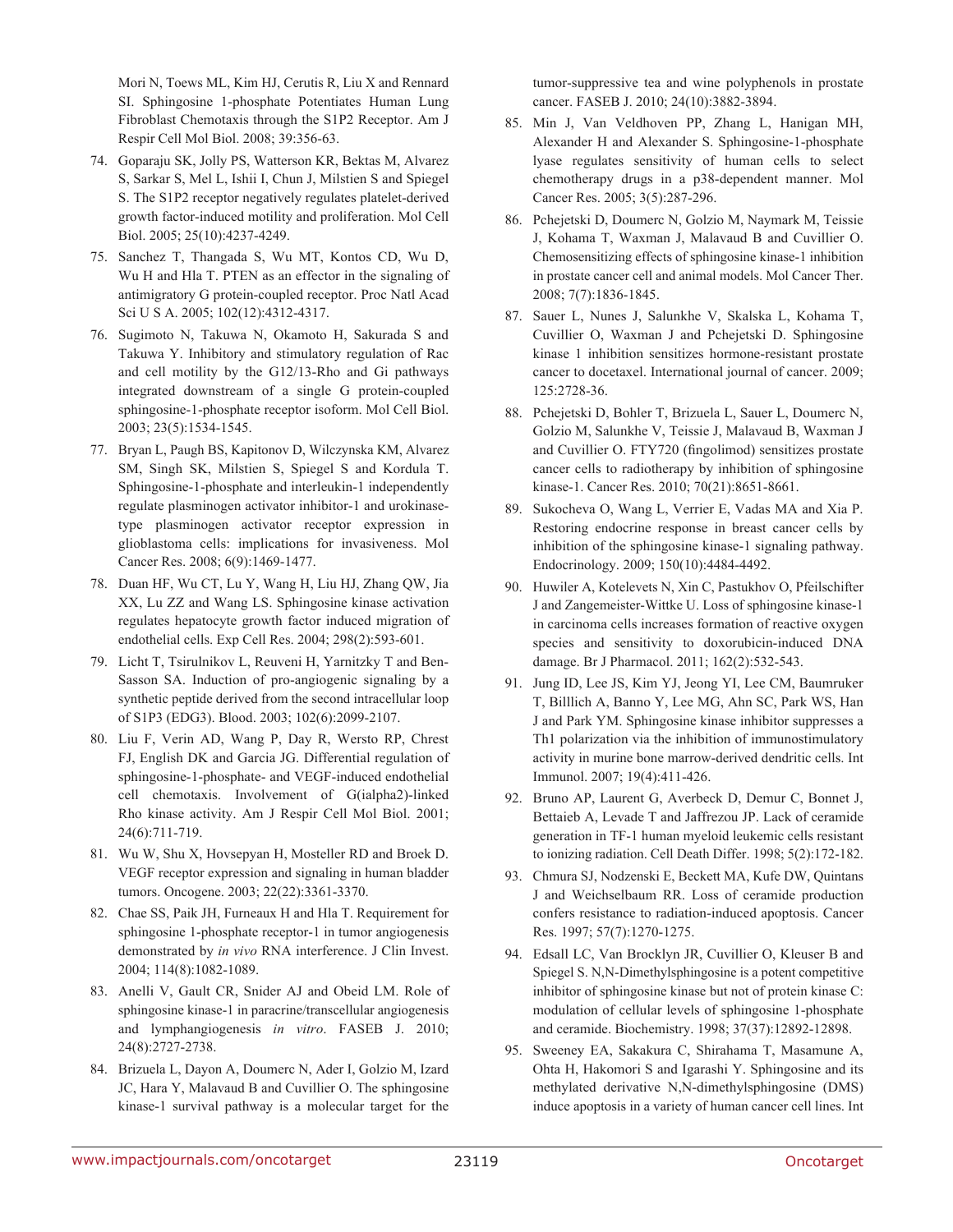J Cancer. 1996; 66(3):358-366.

- 96. Cuvillier O. Downregulating sphingosine kinase-1 for cancer therapy. Expert Opin Ther Targets. 2008; 12(8):1009-1020.
- 97. Endo K, Igarashi Y, Nisar M, Zhou Q and Hakomori S. Cell membrane signaling as target in cancer therapy: inhibitory effect of N, N-dimethyl and N, N, N-trimethyl sphingosine derivatives on *in vitro* and *in vivo* growth of human tumor cells in nude mice. Cancer research. 1991; 51(6):1613.
- 98. Okoshi H, Hakomori S, Nisar M, Zhou Q, Kimura S, Tashiro K and Igarashi Y. Cell membrane signaling as target in cancer therapy II: Inhibitory effect of N, N, N-trimethylsphingosine on metastatic potential of murine B16 melanoma cell line through blocking of tumor celldependent platelet aggregation. Cancer research. 1991; 51(22):6019.
- 99. Nava VE, Cuvillier O, Edsall LC, Kimura K, Milstien S, Gelmann EP and Spiegel S. Sphingosine enhances apoptosis of radiation-resistant prostate cancer cells. Cancer Res. 2000; 60(16):4468-4474.
- 100. Merrill AH, Jr., Schmelz EM, Dillehay DL, Spiegel S, Shayman JA, Schroeder JJ, Riley RT, Voss KA and Wang E. Sphingolipids—the enigmatic lipid class: biochemistry, physiology, and pathophysiology. Toxicol Appl Pharmacol. 1997; 142(1):208-225.
- 101. Kono K, Sugiura M and Kohama T. Inhibition of recombinant sphingosine kinases by novel inhibitors of microbial origin, F-12509A and B-5354c. J Antibiot (Tokyo). 2002; 55(1):99-103.
- 102. Bonhoure E, Lauret A, Barnes D, Martin C, Malavaud B, Kohama T, Melo J and Cuvillier O. Sphingosine kinase-1 is a downstream regulator of imatinib-induced apoptosis in chronic myeloid leukemia cells. Leukemia. 2008; 22(5):971-979.
- 103. French K, Upson J, Keller S, Zhuang Y, Yun J and Smith C. Antitumor activity of sphingosine kinase inhibitors. Journal of Pharmacology and Experimental Therapeutics. 2006; 318(2):596.
- 104. Tonelli F, Alossaimi M, Williamson L, Tate RJ, Watson DG, Chan E, Bittman R, Pyne NJ and Pyne S. The sphingosine kinase inhibitor 2-(p-hyroxyanilino)-4- (p-chlorophenyl)thiazole reduces androgen receptor expression via an oxidative stress-dependent mechanism. Br J Pharmacol. 2013; 168(6):1497-1505.
- 105. Paugh SW, Paugh BS, Rahmani M, Kapitonov D, Almenara JA, Kordula T, Milstien S, Adams JK, Zipkin RE, Grant S and Spiegel S. A selective sphingosine kinase 1 inhibitor integrates multiple molecular therapeutic targets in human leukemia. Blood. 2008; 112:1382-91.
- 106. Xiang Y, Asmussen G, Booker M, Hirth B, Kane JL, Jr., Liao J, Noson KD and Yee C. Discovery of novel sphingosine kinase 1 inhibitors. Bioorg Med Chem Lett. 2009; 19(21):6119-6121.
- 107. Kennedy AJ, Mathews TP, Kharel Y, Field SD, Moyer

ML, East JE, Houck JD, Lynch KR and Macdonald TL. Development of amidine-based sphingosine kinase 1 nanomolar inhibitors and reduction of sphingosine 1-phosphate in human leukemia cells. J Med Chem. 2011; 54(10):3524-3548.

- 108. Tonelli F, Lim KG, Loveridge C, Long J, Pitson SM, Tigyi G, Bittman R, Pyne S and Pyne NJ. FTY720 and (S)-FTY720 vinylphosphonate inhibit sphingosine kinase 1 and promote its proteasomal degradation in human pulmonary artery smooth muscle, breast cancer and androgen-independent prostate cancer cells. Cell Signal. 2010; 22(10):1536-1542.
- 109. Sharma AK. Sphingo-guanidines and their use as inhibitors of sphingosine kinase (WO2010078247). Expert Opin Ther Pat. 2011; 21(5):807-812.
- 110. Hengst J, Wang X, Sk U, Sharma A, Amin S and Yun J. Development of a Sphingosine Kinase 1 Specific Small-Molecule Inhibitor. Bioorganic & Medicinal Chemistry Letters. 2010; 20:7498-502.
- 111. Banno Y, Kato M, Hara A and Nozawa Y. Evidence for the presence of multiple forms of Sph kinase in human platelets. Biochemical Journal. 1998; 335(Pt 2):301.
- 112. Dickson MA, Carvajal RD, Merrill AH, Jr., Gonen M, Cane LM and Schwartz GK. A phase I clinical trial of safingol in combination with cisplatin in advanced solid tumors. Clin Cancer Res. 2011; 17(8):2484-2492.
- 113. Schnute ME, McReynolds MD, Kasten T, Yates M, Jerome G, Rains JW, Hall T, Chrencik J, Kraus M, Cronin CN, Saabye M, Highkin MK, Broadus R, Ogawa S, Cukyne K, Zawadzke LE, et al. Modulation of cellular S1P levels with a novel, potent and specific inhibitor of sphingosine kinase-1. Biochem J. 2012; 444(1):79-88.
- 114. Kharel Y, Mathews TP, Gellett AM, Tomsig JL, Kennedy PC, Moyer ML, Macdonald TL and Lynch KR. Sphingosine kinase type 1 inhibition reveals rapid turnover of circulating sphingosine 1-phosphate. Biochem J. 2011; 440(3):345- 353.
- 115. Rex K, Jeffries S, Brown ML, Carlson T, Coxon A, Fajardo F, Frank B, Gustin D, Kamb A, Kassner PD, Li S, Li Y, Morgenstern K, Plant M, Quon K, Ruefli-Brasse A, et al. Sphingosine kinase activity is not required for tumor cell viability. PLoS One. 2013; 8(7):e68328.
- 116. Lee JW, Ryu JY, Yoon G, Jeon HK, Cho YJ, Choi JJ, Song SY, Do IG, Lee YY, Kim TJ, Choi CH, Kim BG and Bae DS. Sphingosine kinase 1 as a potential therapeutic target in epithelial ovarian cancer. Int J Cancer. 2015; 137(1):221- 229.
- 117. Datta A, Loo SY, Huang B, Wong L, Tan SS, Tan TZ, Lee SC, Thiery JP, Lim YC, Yong WP, Lam Y, Kumar AP and Yap CT. SPHK1 regulates proliferation and survival responses in triple-negative breast cancer. Oncotarget. 2014; 5(15):5920-5933. doi 10.18632/oncotarget.1874.
- 118. Martin JL, de Silva HC, Lin MZ, Scott CD and Baxter RC. Inhibition of insulin-like growth factor-binding protein-3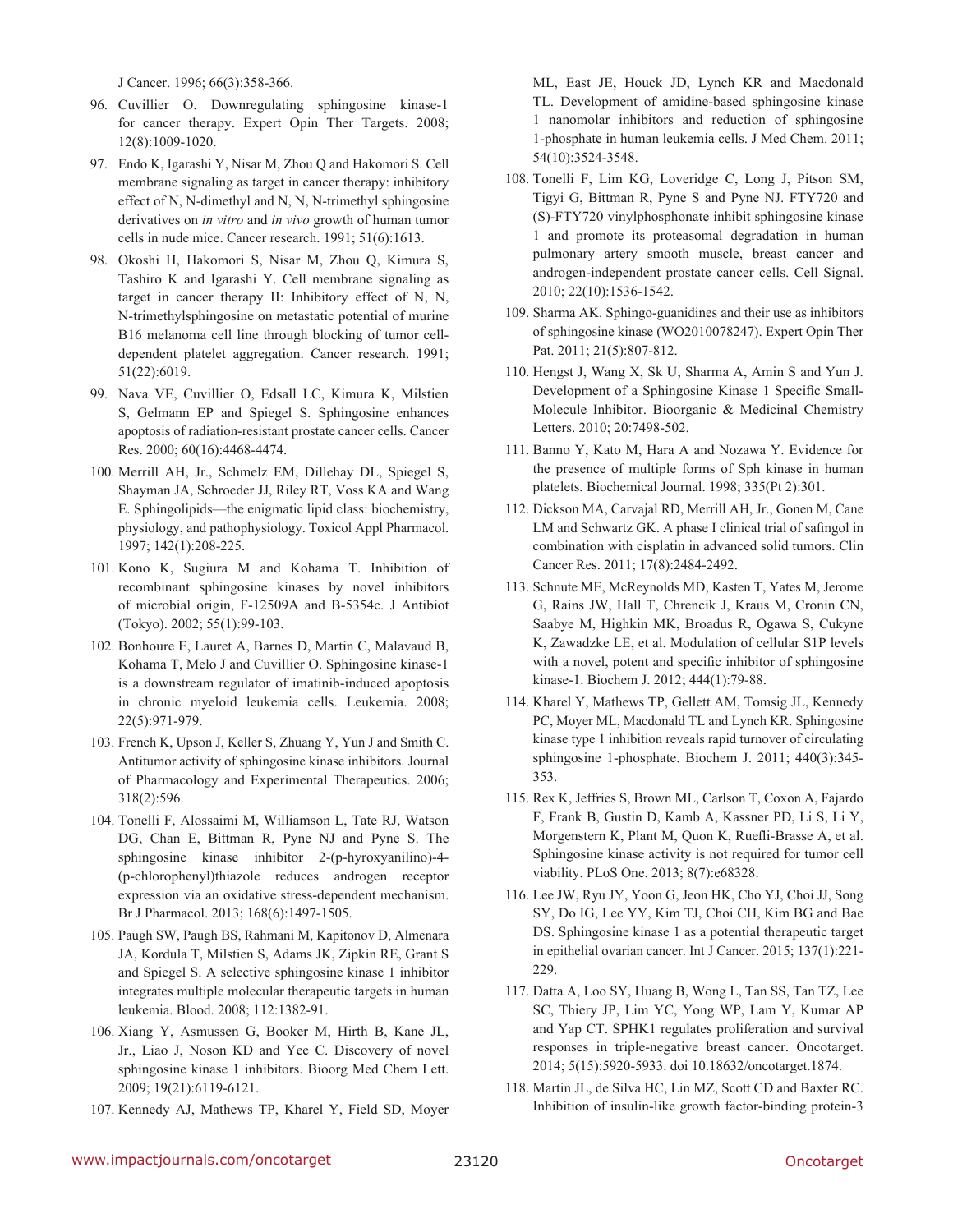signaling through sphingosine kinase-1 sensitizes triplenegative breast cancer cells to EGF receptor blockade. Molecular cancer therapeutics. 2014; 13(2):316-328.

- 119. Pchejetski D, Golzio M, Bonhoure E, Calvet C, Doumerc N, Garcia V, Mazerolles C, Rischmann P, Teissie J, Malavaud B and Cuvillier O. Sphingosine kinase-1 as a chemotherapy sensor in prostate adenocarcinoma cell and mouse models. Cancer research. 2005; 65(24):11667-11675.
- 120. Fujita T, Inoue K, Yamamoto S, Ikumoto T, Sasaki S, Toyama R, Chiba K, Hoshino Y and Okumoto T. Fungal metabolites. Part 11. A potent immunosuppressive activity found in Isaria sinclairii metabolite. The Journal of antibiotics. 1994; 47(2):208-215.
- 121. Chiba K, Yanagawa Y, Masubuchi Y, Kataoka H, Kawaguchi T, Ohtsuki M and Hoshino Y. FTY720, a novel immunosuppressant, induces sequestration of circulating mature lymphocytes by acceleration of lymphocyte homing in rats. I. FTY720 selectively decreases the number of circulating mature lymphocytes by acceleration of lymphocyte homing. Journal of immunology. 1998; 160(10):5037-5044.
- 122. Lim KG, Tonelli F, Li Z, Lu X, Bittman R, Pyne S and Pyne NJ. FTY720 analogues as sphingosine kinase 1 inhibitors: enzyme inhibition kinetics, allosterism, proteasomal degradation, and actin rearrangement in MCF-7 breast cancer cells. J Biol Chem. 2011; 286(21):18633-18640.
- 123. Vessey DA, Kelley M, Zhang J, Li L, Tao R and Karliner JS. Dimethylsphingosine and FTY720 inhibit the SK1 form but activate the SK2 form of sphingosine kinase from rat heart. J Biochem Mol Toxicol. 2007; 21(5):273-279.
- 124. Kharel Y, Lee S, Snyder AH, Sheasley-O'neill S L, Morris MA, Setiady Y, Zhu R, Zigler MA, Burcin TL, Ley K, Tung KS, Engelhard VH, Macdonald TL, Pearson-White S and Lynch KR. Sphingosine kinase 2 is required for modulation of lymphocyte traffic by FTY720. The Journal of biological chemistry. 2005; 280(44):36865-36872.
- 125. Paugh SW, Payne SG, Barbour SE, Milstien S and Spiegel S. The immunosuppressant FTY720 is phosphorylated by sphingosine kinase type 2. FEBS letters. 2003; 554(1- 2):189-193.
- 126. Billich A, Bornancin F, Devay P, Mechtcheriakova D, Urtz N and Baumruker T. Phosphorylation of the immunomodulatory drug FTY720 by sphingosine kinases. The Journal of biological chemistry. 2003; 278(48):47408- 47415.
- 127. Sanchez T, Estrada-Hernandez T, Paik JH, Wu MT, Venkataraman K, Brinkmann V, Claffey K and Hla T. Phosphorylation and action of the immunomodulator FTY720 inhibits vascular endothelial cell growth factorinduced vascular permeability. J Biol Chem. 2003; 278(47):47281-47290.
- 128. Hogenauer K, Billich A, Pally C, Streiff M, Wagner T, Welzenbach K and Nussbaumer P. Phosphorylation by sphingosine kinase 2 is essential for *in vivo* potency of FTY720 analogues. ChemMedChem. 2008; 3(7):1027-

1029.

- 129. Sanna MG, Wang SK, Gonzalez-Cabrera PJ, Don A, Marsolais D, Matheu MP, Wei SH, Parker I, Jo E, Cheng WC, Cahalan MD, Wong CH and Rosen H. Enhancement of capillary leakage and restoration of lymphocyte egress by a chiral S1P1 antagonist *in vivo*. Nat Chem Biol. 2006; 2(8):434-441.
- 130. Budde K, Schutz M, Glander P, Peters H, Waiser J, Liefeldt L, Neumayer HH and Bohler T. FTY720 (fingolimod) in renal transplantation. Clin Transplant. 2006; 20 Suppl 17:17-24.
- 131. Chiba K. FTY720, a new class of immunomodulator, inhibits lymphocyte egress from secondary lymphoid tissues and thymus by agonistic activity at sphingosine 1-phosphate receptors. Pharmacol Ther. 2005; 108(3):308- 319.
- 132. Jo E, Sanna MG, Gonzalez-Cabrera PJ, Thangada S, Tigyi G, Osborne DA, Hla T, Parrill AL and Rosen H. S1P1-selective *in vivo*-active agonists from highthroughput screening: off-the-shelf chemical probes of receptor interactions, signaling, and fate. Chem Biol. 2005; 12(6):703-715.
- 133. Lo CG, Xu Y, Proia RL and Cyster JG. Cyclical modulation of sphingosine-1-phosphate receptor 1 surface expression during lymphocyte recirculation and relationship to lymphoid organ transit. J Exp Med. 2005; 201(2):291-301.
- 134. Hla T and Brinkmann V. Sphingosine 1-phosphate (S1P): Physiology and the effects of S1P receptor modulation. Neurology. 2011; 76(8 Suppl 3):S3-8.
- 135. Mehling M, Brinkmann V, Antel J, Bar-Or A, Goebels N, Vedrine C, Kristofic C, Kuhle J, Lindberg RL and Kappos L. FTY720 therapy exerts differential effects on T cell subsets in multiple sclerosis. Neurology. 2008; 71(16):1261-1267.
- 136. Strader CR, Pearce CJ and Oberlies NH. Fingolimod (FTY720): a recently approved multiple sclerosis drug based on a fungal secondary metabolite. Journal of natural products. 2011; 74(4):900-907.
- 137. Egom EE, Ke Y, Musa H, Mohamed TM, Wang T, Cartwright E, Solaro RJ and Lei M. FTY720 prevents ischemia/reperfusion injury-associated arrhythmias in an ex vivo rat heart model via activation of Pak1/Akt signaling. Journal of molecular and cellular cardiology. 2010; 48(2):406-414.
- 138. Egom EE, Mohamed TM, Mamas MA, Shi Y, Liu W, Chirico D, Stringer SE, Ke Y, Shaheen M, Wang T, Chacko S, Wang X, Solaro RJ, Fath-Ordoubadi F, Cartwright EJ and Lei M. Activation of Pak1/Akt/eNOS signaling following sphingosine-1-phosphate release as part of a mechanism protecting cardiomyocytes against ischemic cell injury. American journal of physiology Heart and circulatory physiology. 2011; 301(4):H1487-1495.
- 139. Jin ZQ, Goetzl EJ and Karliner JS. Sphingosine kinase activation mediates ischemic preconditioning in murine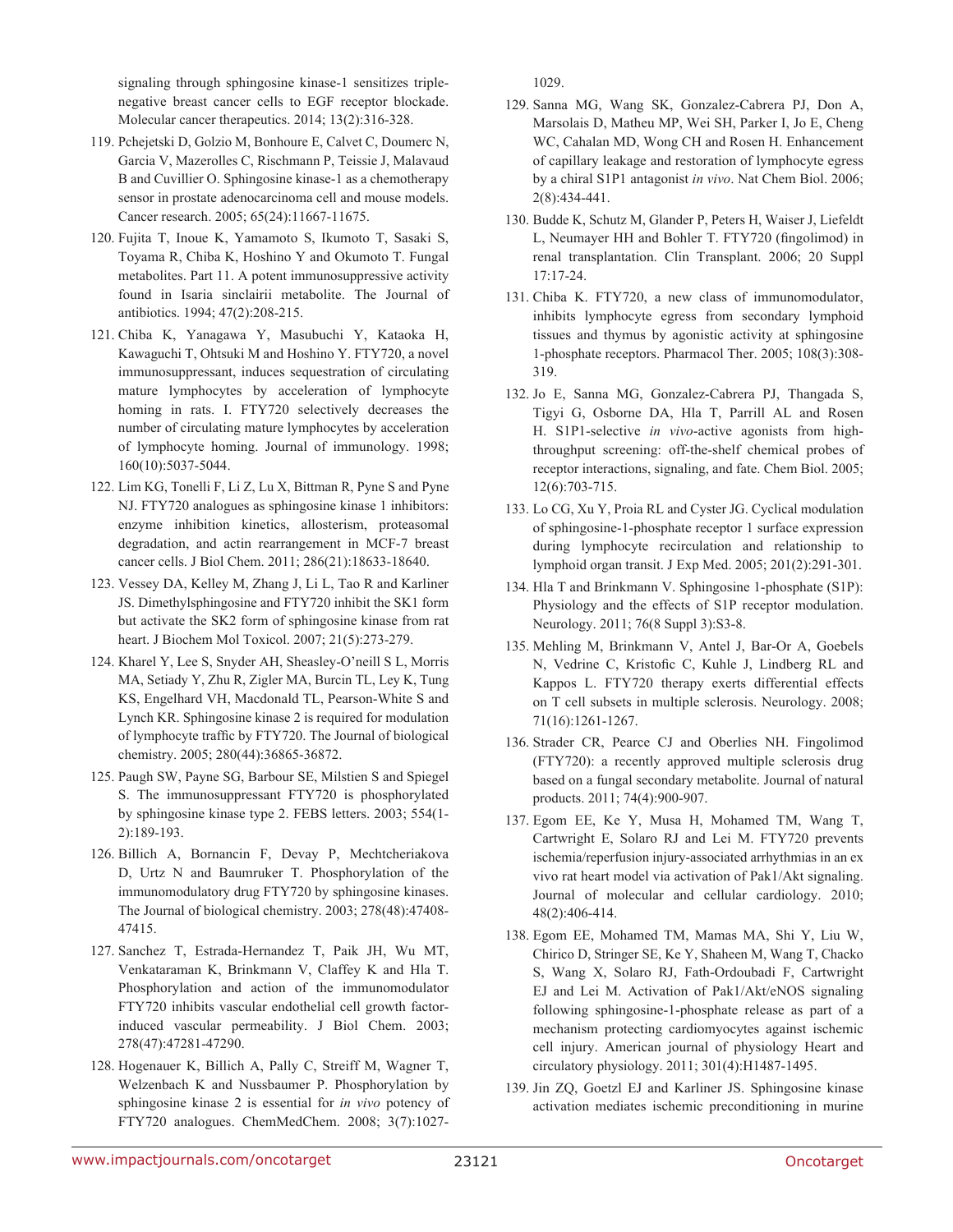heart. Circulation. 2004; 110(14):1980-1989.

- 140. Pchejetski D, Kunduzova O, Dayon A, Calise D, Seguelas MH, Leducq N, Seif I, Parini A and Cuvillier O. Oxidative stress-dependent sphingosine kinase-1 inhibition mediates monoamine oxidase A-associated cardiac cell apoptosis. Circ Res. 2007; 100(1):41-49.
- 141. Skerjanec A, Tedesco H, Neumayer HH, Cole E, Budde K, Hsu CH and Schmouder R. FTY720, a novel immunomodulator in de novo kidney transplant patients: pharmacokinetics and exposure-response relationship. J Clin Pharmacol. 2005; 45(11):1268-1278.
- 142. Braun WE. Renal transplantation: basic concepts and evolution of therapy. Journal of clinical apheresis. 2003; 18(3):141-152.
- 143. Suzuki S, Li XK, Enosawa S and Shinomiya T. A new immunosuppressant, FTY720, induces bcl-2-associated apoptotic cell death in human lymphocytes. Immunology. 1996; 89(4):518-523.
- 144. Nagahara Y, Enosawa S, Ikekita M, Suzuki S and Shinomiya T. Evidence that FTY720 induces T cell apoptosis *in vivo*. Immunopharmacology. 2000; 48(1):75- 85.
- 145. Yoshino T, Tabunoki H, Sugiyama S, Ishii K, Kim SU and Satoh J. Non-phosphorylated FTY720 induces apoptosis of human microglia by activating SREBP2. Cellular and molecular neurobiology. 2011; 31(7):1009-1020.
- 146. Chua CW, Lee DT, Ling MT, Zhou C, Man K, Ho J, Chan FL, Wang X and Wong YC. FTY720, a fungus metabolite, inhibits *in vivo* growth of androgen-independent prostate cancer. Int J Cancer. 2005; 117(6):1039-1048.
- 147. Permpongkosol S, Wang JD, Takahara S, Matsumiya K, Nonomura N, Nishimura K, Tsujimura A, Kongkanand A and Okuyama A. Anticarcinogenic effect of FTY720 in human prostate carcinoma DU145 cells: modulation of mitogenic signaling, FAK, cell-cycle entry and apoptosis. Int J Cancer. 2002; 98(2):167-172.
- 148. Wang JD, Takahara S, Nonomura N, Ichimaru N, Toki K, Azuma H, Matsumiya K, Okuyama A and Suzuki S. Early induction of apoptosis in androgen-independent prostate cancer cell line by FTY720 requires caspase-3 activation. Prostate. 1999; 40(1):50-55.
- 149. Zhou C, Ling MT, Kin-Wah Lee T, Man K, Wang X and Wong YC. FTY720, a fungus metabolite, inhibits invasion ability of androgen-independent prostate cancer cells through inactivation of RhoA-GTPase. Cancer Lett. 2006; 233(1):36-47.
- 150. Azuma H, Takahara S, Ichimaru N, Wang JD, Itoh Y, Otsuki Y, Morimoto J, Fukui R, Hoshiga M, Ishihara T, Nonomura N, Suzuki S, Okuyama A and Katsuoka Y. Marked prevention of tumor growth and metastasis by a novel immunosuppressive agent, FTY720, in mouse breast cancer models. Cancer Res. 2002; 62(5):1410-1419.
- 151. Nagaoka Y, Otsuki K, Fujita T and Uesato S. Effects of phosphorylation of immunomodulatory agent FTY720

(fingolimod) on antiproliferative activity against breast and colon cancer cells. Biol Pharm Bull. 2008; 31(6):1177- 1181.

- 152. Li D, Zhang Y, Hu X, Cao W and Huang W. Role of extracelluar regulated protein kinases in FTY720-induced apoptosis of leukemia cell lines HL-60 and U937. Journal of Huazhong University of Science and Technology Medical sciences. 2004; 24(1):45-47.
- 153. Liu Q, Zhao X, Frissora F, Ma Y, Santhanam R, Jarjoura D, Lehman A, Perrotti D, Chen CS, Dalton JT, Muthusamy N and Byrd JC. FTY720 demonstrates promising preclinical activity for chronic lymphocytic leukemia and lymphoblastic leukemia/lymphoma. Blood. 2008; 111(1):275-284.
- 154. Liu Q, Alinari L, Chen CS, Yan F, Dalton JT, Lapalombella R, Zhang X, Mani R, Lin T, Byrd JC, Baiocchi RA and Muthusamy N. FTY720 shows promising *in vitro* and *in vivo* preclinical activity by downmodulating Cyclin D1 and phospho-Akt in mantle cell lymphoma. Clin Cancer Res. 2010; 16(12):3182-3192.
- 155. Neviani P, Santhanam R, Oaks JJ, Eiring AM, Notari M, Blaser BW, Liu S, Trotta R, Muthusamy N, Gambacorti-Passerini C, Druker BJ, Cortes J, Marcucci G, Chen CS, Verrills NM, Roy DC, et al. FTY720, a new alternative for treating blast crisis chronic myelogenous leukemia and Philadelphia chromosome-positive acute lymphocytic leukemia. The Journal of clinical investigation. 2007; 117(9):2408-2421.
- 156. Roberts KG, Smith AM, McDougall F, Carpenter H, Horan M, Neviani P, Powell JA, Thomas D, Guthridge MA, Perrotti D, Sim AT, Ashman LK and Verrills NM. Essential requirement for PP2A inhibition by the oncogenic receptor c-KIT suggests PP2A reactivation as a strategy to treat c-KIT+ cancers. Cancer Res. 2010; 70(13):5438-5447.
- 157. Yasui H, Hideshima T, Raje N, Roccaro AM, Shiraishi N, Kumar S, Hamasaki M, Ishitsuka K, Tai YT, Podar K, Catley L, Mitsiades CS, Richardson PG, Albert R, Brinkmann V, Chauhan D, et al. FTY720 induces apoptosis in multiple myeloma cells and overcomes drug resistance. Cancer Res. 2005; 65(16):7478-7484.
- 158. Fujino M, Li XK, Kitazawa Y, Guo L, Kawasaki M, Funeshima N, Amano T and Suzuki S. Distinct pathways of apoptosis triggered by FTY720, etoposide, and anti-Fas antibody in human T-lymphoma cell line (Jurkat cells). The Journal of pharmacology and experimental therapeutics. 2002; 300(3):939-945.
- 159. Nagahara Y, Ikekita M and Shinomiya T. Immunosuppressant FTY720 induces apoptosis by direct induction of permeability transition and release of cytochrome c from mitochondria. J Immunol. 2000; 165(6):3250-3259.
- 160. Lucas da Silva LB, Ribeiro DA, Cury PM, Cordeiro JA and Bueno V. FTY720 treatment in experimentally urethaneinduced lung tumors. J Exp Ther Oncol. 2008; 7(1):9-15.
- 161. Salinas NR, Lopes CT, Palma PV, Oshima CT and Bueno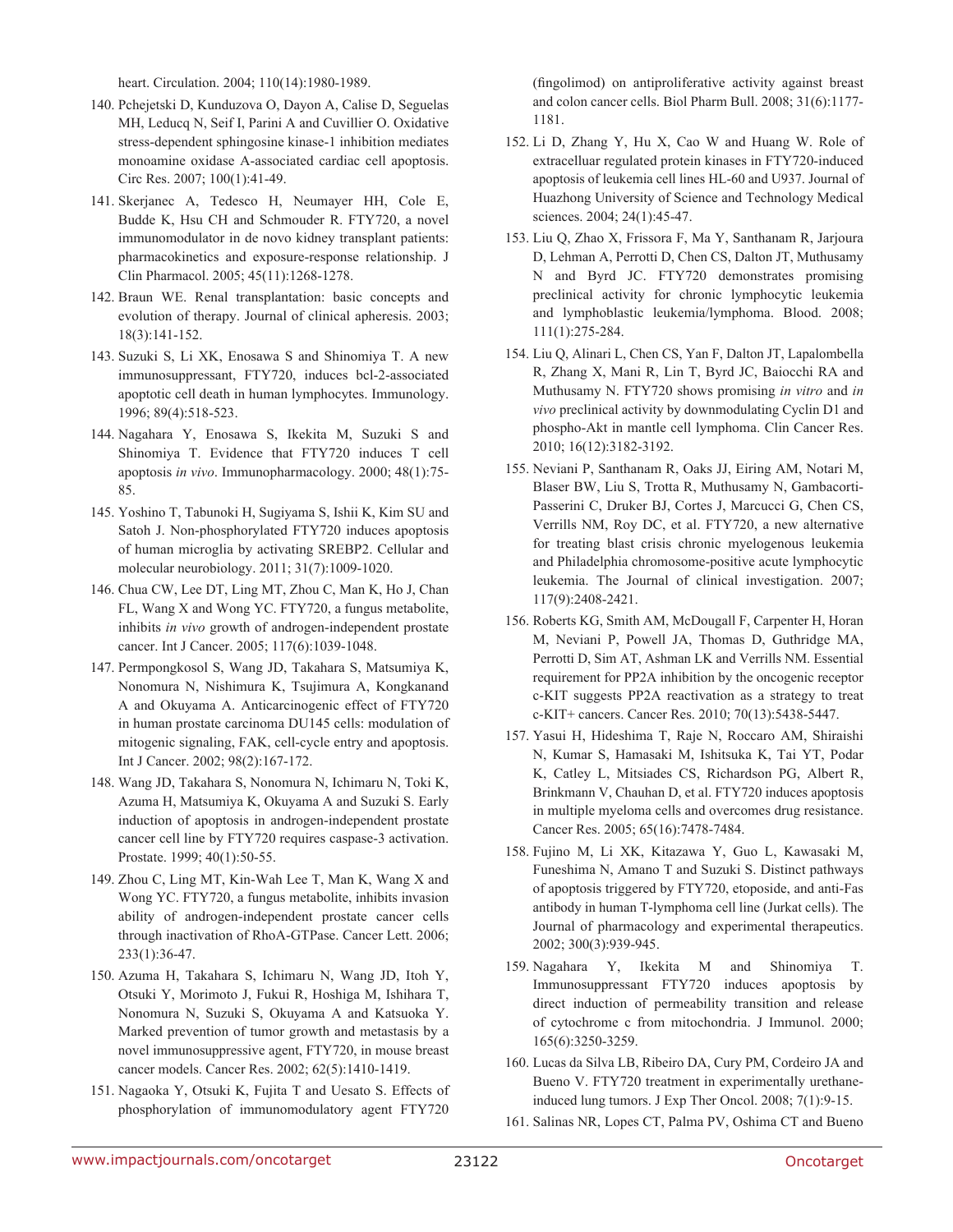V. Lung tumor development in the presence of sphingosine 1-phosphate agonist FTY720. Pathol Oncol Res. 2009; 15(4):549-554.

- 162. Salinas NR, Oshima CT, Cury PM, Cordeiro JA and Bueno V. FTY720 and lung tumor development. International immunopharmacology. 2009; 9(6):689-693.
- 163. Ng KT, Man K, Ho JW, Sun CK, Lee TK, Zhao Y, Lo CM, Poon RT and Fan ST. Marked suppression of tumor growth by FTY720 in a rat liver tumor model: the significance of down-regulation of cell survival Akt pathway. Int J Oncol. 2007; 30(2):375-380.
- 164. Ho JW, Man K, Sun CK, Lee TK, Poon RT and Fan ST. Effects of a novel immunomodulating agent, FTY720, on tumor growth and angiogenesis in hepatocellular carcinoma. Mol Cancer Ther. 2005; 4(9):1430-1438.
- 165. Lee TK, Man K, Ho JW, Sun CK, Ng KT, Wang XH, Wong YC, Ng IO, Xu R and Fan ST. FTY720 induces apoptosis of human hepatoma cell lines through PI3-K-mediated Akt dephosphorylation. Carcinogenesis. 2004; 25(12):2397- 2405.
- 166. Lee TK, Man K, Ho JW, Wang XH, Poon RT, Xu Y, Ng KT, Chu AC, Sun CK, Ng IO, Sun HC, Tang ZY, Xu R and Fan ST. FTY720: a promising agent for treatment of metastatic hepatocellular carcinoma. Clin Cancer Res. 2005; 11(23):8458-8466.
- 167. Shen Y, Cai M, Xia W, Liu J, Zhang Q, Xie H, Wang C, Wang X and Zheng S. FTY720, a synthetic compound from Isaria sinclairii, inhibits proliferation and induces apoptosis in pancreatic cancer cells. Cancer Lett. 2007; 254(2):288- 297.
- 168. Shen Y, Wang X, Xia W, Wang C, Cai M, Xie H, Zhou L and Zheng S. Antiproliferative and overadditive effects of rapamycin and FTY720 in pancreatic cancer cells *in vitro*. Transplant Proc. 2008; 40(5):1727-1733.
- 169. Azuma H, Takahara S, Horie S, Muto S, Otsuki Y and Katsuoka Y. Induction of apoptosis in human bladder cancer cells *in vitro* and *in vivo* caused by FTY720 treatment. J Urol. 2003; 169(6):2372-2377.
- 170. Ubai T, Azuma H, Kotake Y, Inamoto T, Takahara K, Ito Y, Kiyama S, Sakamoto T, Horie S, Muto S, Takahara S, Otsuki Y and Katsuoka Y. FTY720 induced Bcl-associated and Fas-independent apoptosis in human renal cancer cells *in vitro* and significantly reduced *in vivo* tumor growth in mouse xenograft. Anticancer Res. 2007; 27(1A):75-88.
- 171. Lee WJ, Yoo HS, Suh PG, Oh S, Lim JS and Lee YM. Sphingosine mediates FTY720-induced apoptosis in LLC-PK1 cells. Experimental & molecular medicine. 2004; 36(5):420-427.
- 172. Sonoda Y, Yamamoto D, Sakurai S, Hasegawa M, Aizu-Yokota E, Momoi T and Kasahara T. FTY720, a novel immunosuppressive agent, induces apoptosis in human glioma cells. Biochemical and biophysical research communications. 2001; 281(2):282-288.
- 173. Zheng T, Meng X, Wang J, Chen X, Yin D, Liang Y, Song

X, Pan S, Jiang H and Liu L. PTEN- and p53-mediated apoptosis and cell cycle arrest by FTY720 in gastric cancer cells and nude mice. Journal of cellular biochemistry. 2010; 111(1):218-228.

- 174. Xing Y, Wang ZH, Ma DH and Han Y. FTY720 enhances chemosensitivity of colon cancer cells to doxorubicin and etoposide via the modulation of P-glycoprotein and multidrug resistance protein 1. Journal of digestive diseases. 2014; 15(5):246-259.
- 175. Zhang N, Qi Y, Wadham C, Wang L, Warren A, Di W and Xia P. FTY720 induces necrotic cell death and autophagy in ovarian cancer cells: a protective role of autophagy. Autophagy. 2010; 6(8):1157-1167.
- 176. Cristobal I, Manso R, Rincon R, Carames C, Senin C, Borrero A, Martinez-Useros J, Rodriguez M, Zazo S, Aguilera O, Madoz-Gurpide J, Rojo F and Garcia-Foncillas J. PP2A inhibition is a common event in colorectal cancer and its restoration using FTY720 shows promising therapeutic potential. Molecular cancer therapeutics. 2014; 13(4):938-947.
- 177. Rosa R, Marciano R, Malapelle U, Formisano L, Nappi L, D'Amato C, D'Amato V, Damiano V, Marfe G, Del Vecchio S, Zannetti A, Greco A, De Stefano A, Carlomagno C, Veneziani BM, Troncone G, et al. Sphingosine kinase 1 overexpression contributes to cetuximab resistance in human colorectal cancer models. Clinical cancer research. 2013; 19(1):138-147.
- 178. Marcus A and Eshhar Z. Allogeneic chimeric antigen receptor-modified cells for adoptive cell therapy of cancer. Expert opinion on biological therapy. 2014; 14(7):947-954.
- 179. LaMontagne K, Littlewood-Evans A, Schnell C, O'Reilly T, Wyder L, Sanchez T, Probst B, Butler J, Wood A, Liau G, Billy E, Theuer A, Hla T and Wood J. Antagonism of sphingosine-1-phosphate receptors by FTY720 inhibits angiogenesis and tumor vascularization. Cancer Res. 2006; 66(1):221-231.
- 180. Zhang L, Wang H, Zhu J, Ding K and Xu J. FTY720 reduces migration and invasion of human glioblastoma cell lines via inhibiting the PI3K/AKT/mTOR/p70S6K signaling pathway. Tumour biology. 2014; 35:10707-14.
- 181. Wolf AM, Eller K, Zeiser R, Durr C, Gerlach UV, Sixt M, Markut L, Gastl G, Rosenkranz AR and Wolf D. The sphingosine 1-phosphate receptor agonist FTY720 potently inhibits regulatory T cell proliferation *in vitro* and *in vivo*. J Immunol. 2009; 183(6):3751-3760.
- 182. Nishikawa H and Sakaguchi S. Regulatory T cells in tumor immunity. Int J Cancer. 2010; 127(4):759-767.
- 183. Domhan S, Zeier M and Abdollahi A. Immunosuppressive therapy and post-transplant malignancy. Nephrol Dial Transplant. 2009; 24(4):1097-1103.
- 184. Liang J, Nagahashi M, Kim EY, Harikumar KB, Yamada A, Huang WC, Hait NC, Allegood JC, Price MM, Avni D, Takabe K, Kordula T, Milstien S and Spiegel S. Sphingosine-1-phosphate links persistent STAT3 activation,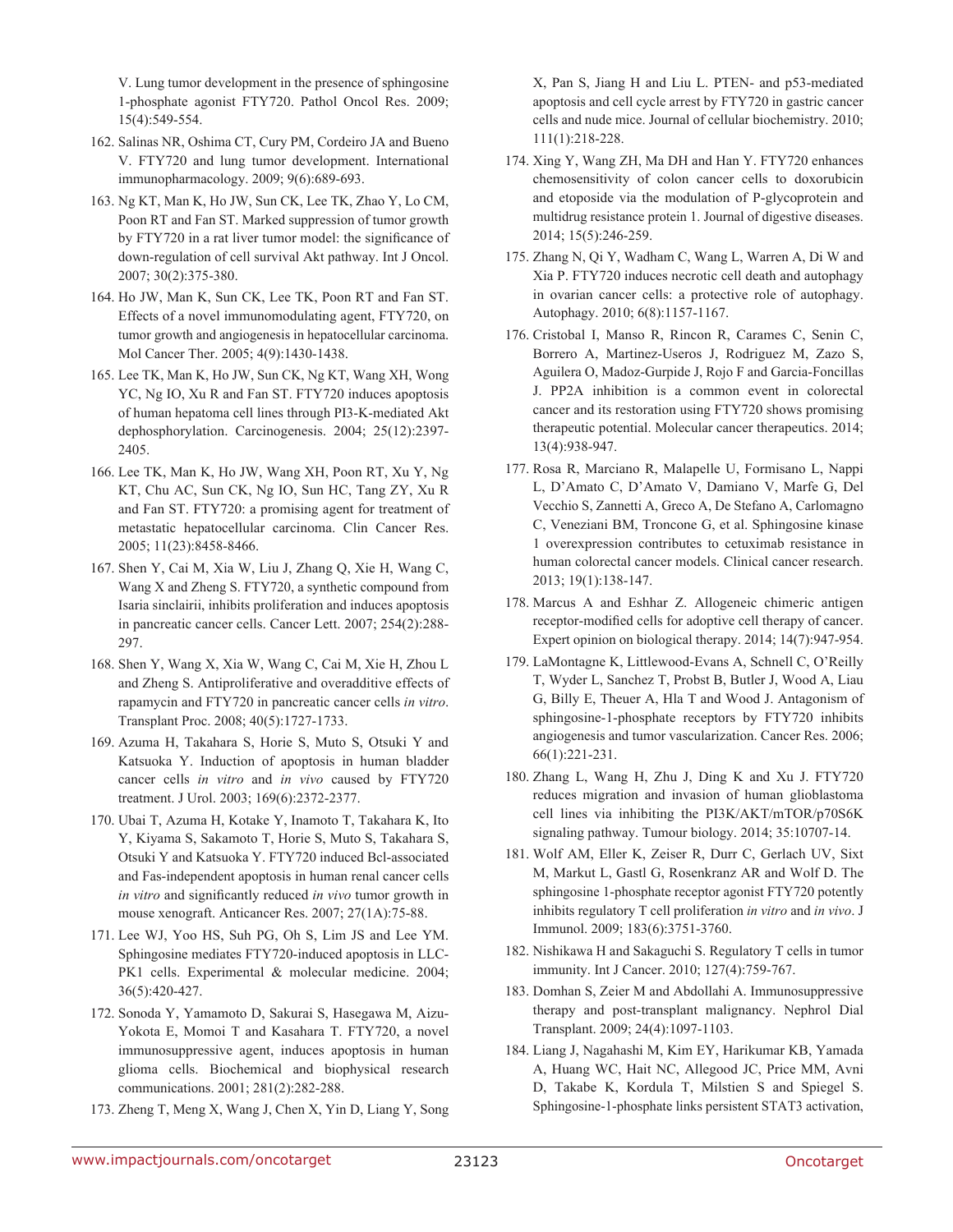chronic intestinal inflammation, and development of colitisassociated cancer. Cancer cell. 2013; 23(1):107-120.

- 185. Nagahashi M, Hait NC, Maceyka M, Avni D, Takabe K, Milstien S and Spiegel S. Sphingosine-1-phosphate in chronic intestinal inflammation and cancer. Advances in biological regulation. 2014; 54:112-120.
- 186. Loveridge C, Tonelli F, Leclercq T, Lim KG, Long JS, Berdyshev E, Tate RJ, Natarajan V, Pitson SM, Pyne NJ and Pyne S. The sphingosine kinase 1 inhibitor 2-(p-hydroxyanilino)-4-(p-chlorophenyl)thiazole induces proteasomal degradation of sphingosine kinase 1 in mammalian cells. J Biol Chem. 2010; 285(50):38841- 38852.
- 187. Ren S, Xin C, Pfeilschifter J and Huwiler A. A novel mode of action of the putative sphingosine kinase inhibitor 2-(p-hydroxyanilino)-4-(p-chlorophenyl) thiazole (SKI II): induction of lysosomal sphingosine kinase 1 degradation. Cell Physiol Biochem. 2010; 26(1):97-104.
- 188. Ishitsuka A, Fujine E, Mizutani Y, Tawada C, Kanoh H, Banno Y and Seishima M. FTY720 and cisplatin synergistically induce the death of cisplatin-resistant melanoma cells through the downregulation of the PI3K pathway and the decrease in epidermal growth factor receptor expression. Int J Mol Med. 2014; 34(4):1169-1174.
- 189. Perrotti D and Neviani P. Protein phosphatase 2A (PP2A), a drugable tumor suppressor in Ph1(+) leukemias. Cancer metastasis reviews. 2008; 27(2):159-168.
- 190. Neviani P, Santhanam R, Trotta R, Notari M, Blaser BW, Liu S, Mao H, Chang JS, Galietta A, Uttam A, Roy DC, Valtieri M, Bruner-Klisovic R, Caligiuri MA, Bloomfield CD, Marcucci G, et al. The tumor suppressor PP2A is functionally inactivated in blast crisis CML through the inhibitory activity of the BCR/ABL-regulated SET protein. Cancer cell. 2005; 8(5):355-368.
- 191. Westermarck J and Hahn WC. Multiple pathways regulated by the tumor suppressor PP2A in transformation. Trends in molecular medicine. 2008; 14(4):152-160.
- 192. Cristobal I, Garcia-Orti L, Cirauqui C, Alonso MM, Calasanz MJ and Odero MD. PP2A impaired activity is a common event in acute myeloid leukemia and its activation by forskolin has a potent anti-leukemic effect. Leukemia. 2011; 25(4):606-614.
- 193. Baldacchino S, Saliba C, Petroni V, Fenech AG, Borg N and Grech G. Deregulation of the phosphatase, PP2A is a common event in breast cancer, predicting sensitivity to FTY720. The EPMA journal. 2014; 5(1):3.
- 194. Perrotti D and Neviani P. Protein phosphatase 2A: a target for anticancer therapy. Lancet Oncol. 2013; 14(6):e229- 238.
- 195. Kalla C, Scheuermann MO, Kube I, Schlotter M, Mertens D, Dohner H, Stilgenbauer S and Lichter P. Analysis of 11q22-q23 deletion target genes in B-cell chronic lymphocytic leukaemia: evidence for a pathogenic role of NPAT, CUL5, and PPP2R1B. Eur J Cancer. 2007;

43(8):1328-1335.

- 196. Matsuoka Y, Nagahara Y, Ikekita M and Shinomiya T. A novel immunosuppressive agent FTY720 induced Akt dephosphorylation in leukemia cells. British journal of pharmacology. 2003; 138(7):1303-1312.
- 197. Dobrowsky RT, Kamibayashi C, Mumby MC and Hannun YA. Ceramide activates heterotrimeric protein phosphatase 2A. The Journal of biological chemistry. 1993; 268(21):15523-15530.
- 198. Suzuki E, Handa K, Toledo MS and Hakomori S. Sphingosine-dependent apoptosis: a unified concept based on multiple mechanisms operating in concert. Proceedings of the National Academy of Sciences of the United States of America. 2004; 101(41):14788-14793.
- 199. Ruvolo PP, Clark W, Mumby M, Gao F and May WS. A functional role for the B56 alpha-subunit of protein phosphatase 2A in ceramide-mediated regulation of Bcl2 phosphorylation status and function. The Journal of biological chemistry. 2002; 277(25):22847-22852.
- 200. Ruvolo PP, Deng X, Ito T, Carr BK and May WS. Ceramide induces Bcl2 dephosphorylation via a mechanism involving mitochondrial PP2A. The Journal of biological chemistry. 1999; 274(29):20296-20300.
- 201. Mukhopadhyay A, Saddoughi SA, Song P, Sultan I, Ponnusamy S, Senkal CE, Snook CF, Arnold HK, Sears RC, Hannun YA and Ogretmen B. Direct interaction between the inhibitor 2 and ceramide via sphingolipidprotein binding is involved in the regulation of protein phosphatase 2A activity and signaling. FASEB J. 2009; 23(3):751-763.
- 202. Habrukowich C, Han DK, Le A, Rezaul K, Pan W, Ghosh M, Li Z, Dodge-Kafka K, Jiang X, Bittman R and Hla T. Sphingosine interaction with acidic leucine-rich nuclear phosphoprotein-32A (ANP32A) regulates PP2A activity and cyclooxygenase (COX)-2 expression in human endothelial cells. The Journal of biological chemistry. 2010; 285(35):26825-26831.
- 203. Liu H, Gu Y, Yin J, Zheng G, Wang C, Zhang Z, Deng M, Liu J, Jia X and He Z. SET-mediated NDRG1 inhibition is involved in acquisition of epithelial-to-mesenchymal transition phenotype and cisplatin resistance in human lung cancer cell. Cellular signalling. 2014; 26(12):2710-2720.
- 204. Ruvolo PP, Ruvolo VR, Jacamo R, Burks JK, Zeng Z, Duvvuri SR, Zhou L, Qiu Y, Coombes KR, Zhang N, Yoo SY, Pan R, Hail N, Jr., Konopleva M, Calin G, Kornblau SM, et al. The protein phosphatase 2A regulatory subunit B55alpha is a modulator of signaling and microRNA expression in acute myeloid leukemia cells. Biochimica et biophysica acta. 2014; 1843(9):1969-1977.
- 205. Neviani P, Harb JG, Oaks JJ, Santhanam R, Walker CJ, Ellis JJ, Ferenchak G, Dorrance AM, Paisie CA, Eiring AM, Ma Y, Mao HC, Zhang B, Wunderlich M, May PC, Sun C, et al. PP2A-activating drugs selectively eradicate TKI-resistant chronic myeloid leukemic stem cells. The Journal of clinical investigation. 2013; 123(10):4144-4157.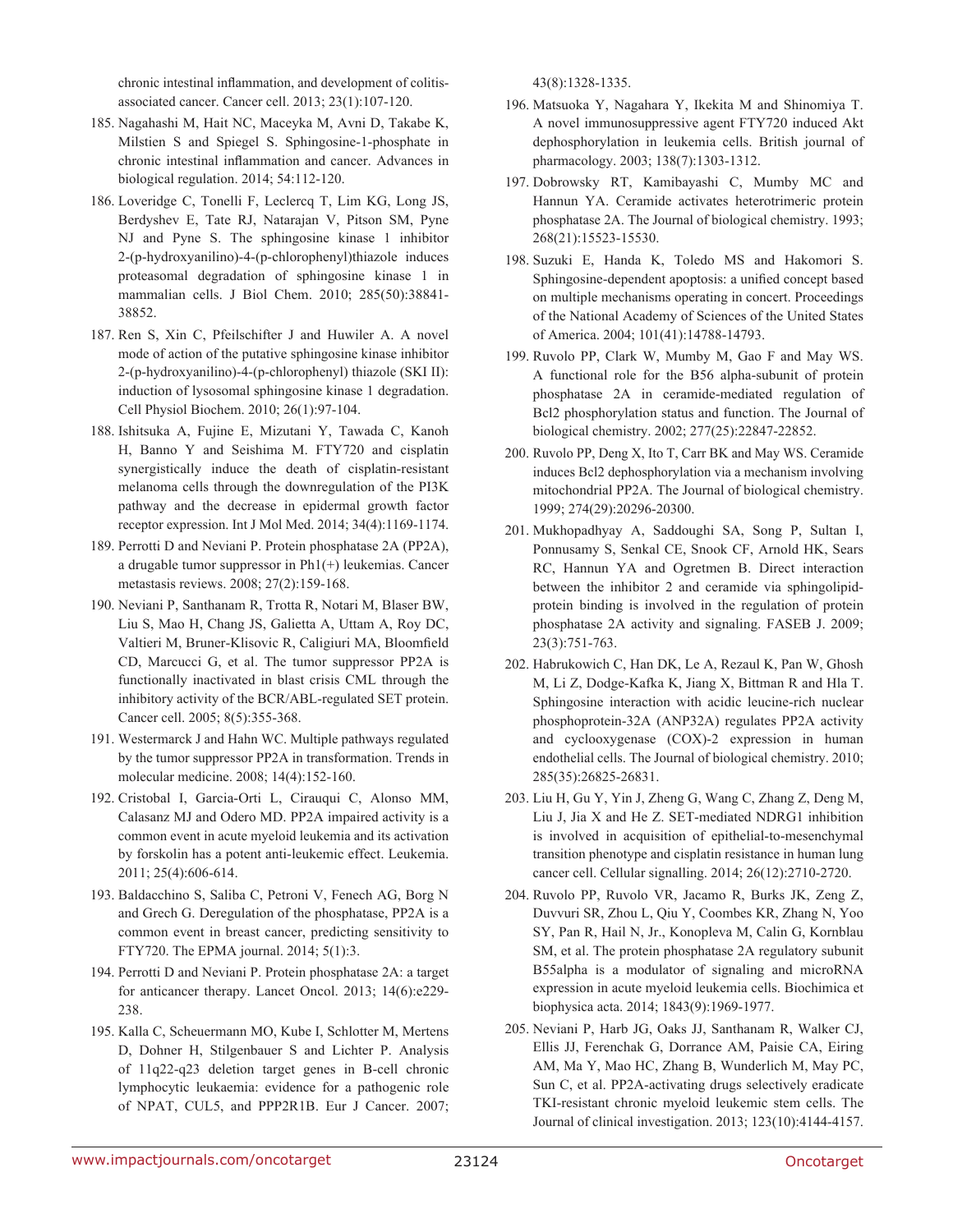- 206. Mani R, Mao Y, Frissora FW, Chiang CL, Wang J, Zhao Y, Wu Y, Yu B, Yan R, Mo X, Yu L, Flynn J, Jones J, Andritsos L, Baskar S, Rader C, et al. Tumor antigen ROR1 targeted drug delivery mediated selective leukemic but not normal B cell cytotoxicity in chronic lymphocytic leukemia. Leukemia. 2014.
- 207. Oaks JJ, Santhanam R, Walker CJ, Roof S, Harb JG, Ferenchak G, Eisfeld AK, Van Brocklyn JR, Briesewitz R, Saddoughi SA, Nagata K, Bittman R, Caligiuri MA, Abdel-Wahab O, Levine R, Arlinghaus RB, et al. Antagonistic activities of the immunomodulator and PP2A-activating drug FTY720 (Fingolimod, Gilenya) in Jak2-driven hematologic malignancies. Blood. 2013; 122(11):1923- 1934.
- 208. Saddoughi SA, Gencer S, Peterson YK, Ward KE, Mukhopadhyay A, Oaks J, Bielawski J, Szulc ZM, Thomas RJ, Selvam SP, Senkal CE, Garrett-Mayer E, De Palma RM, Fedarovich D, Liu A, Habib AA, et al. Sphingosine analogue drug FTY720 targets I2PP2A/SET and mediates lung tumour suppression via activation of PP2A-RIPK1 dependent necroptosis. EMBO molecular medicine. 2013; 5(1):105-121.
- 209. Brinkmann V, Davis MD, Heise CE, Albert R, Cottens S, Hof R, Bruns C, Prieschl E, Baumruker T, Hiestand P, Foster CA, Zollinger M and Lynch KR. The immune modulator FTY720 targets sphingosine 1-phosphate receptors. The Journal of biological chemistry. 2002; 277(24):21453-21457.
- 210. Ushitora Y, Tashiro H, Ogawa T, Tanimoto Y, Kuroda S, Kobayashi T, Miyata Y, Itamoto T, Asahara T and Ohdan H. Suppression of hepatocellular carcinoma recurrence after rat liver transplantation by FTY720, a sphingosine-1 phosphate analog. Transplantation. 2009; 88(8):980-986.
- 211. Kluk MJ, Ryan KP, Wang B, Zhang G, Rodig SJ and Sanchez T. Sphingosine-1-phosphate receptor 1 in classical Hodgkin lymphoma: assessment of expression and role in cell migration. Laboratory investigation. 2013; 93(4):462- 471.
- 212. Nam SW, Clair T, Campo CK, Lee HY, Liotta LA and Stracke ML. Autotaxin (ATX), a potent tumor motogen, augments invasive and metastatic potential of rastransformed cells. Oncogene. 2000; 19(2):241-247.
- 213. Nam SW, Clair T, Kim YS, McMarlin A, Schiffmann E, Liotta LA and Stracke ML. Autotaxin (NPP-2), a metastasis-enhancing motogen, is an angiogenic factor. Cancer research. 2001; 61(18):6938-6944.
- 214. Lee HY, Bae GU, Jung ID, Lee JS, Kim YK, Noh SH, Stracke ML, Park CG, Lee HW and Han JW. Autotaxin promotes motility via G protein-coupled phosphoinositide 3-kinase gamma in human melanoma cells. FEBS letters. 2002; 515(1-3):137-140.
- 215. Umezu-Goto M, Kishi Y, Taira A, Hama K, Dohmae N, Takio K, Yamori T, Mills GB, Inoue K, Aoki J and Arai H. Autotaxin has lysophospholipase D activity leading to tumor cell growth and motility by lysophosphatidic acid

production. The Journal of cell biology. 2002; 158(2):227- 233.

- 216. Yang SY, Lee J, Park CG, Kim S, Hong S, Chung HC, Min SK, Han JW, Lee HW and Lee HY. Expression of autotaxin (NPP-2) is closely linked to invasiveness of breast cancer cells. Clinical & experimental metastasis. 2002; 19(7):603- 608.
- 217. Gijsbers R, Aoki J, Arai H and Bollen M. The hydrolysis of lysophospholipids and nucleotides by autotaxin (NPP2) involves a single catalytic site. FEBS letters. 2003; 538(1- 3):60-64.
- 218. Koh E, Clair T, Woodhouse EC, Schiffmann E, Liotta L and Stracke M. Site-directed mutations in the tumor-associated cytokine, autotaxin, eliminate nucleotide phosphodiesterase, lysophospholipase D, and motogenic activities. Cancer research. 2003; 63(9):2042-2045.
- 219. van Meeteren LA, Brinkmann V, Saulnier-Blache JS, Lynch KR and Moolenaar WH. Anticancer activity of FTY720: phosphorylated FTY720 inhibits autotaxin, a metastasisenhancing and angiogenic lysophospholipase D. Cancer letters. 2008; 266(2):203-208.
- 220. Matsumura M, Tsuchida M, Isoyama N, Takai K and Matsuyama H. FTY720 mediates cytochrome c release from mitochondria during rat thymocyte apoptosis. Transplant immunology. 2010; 23(4):174-179.
- 221. Kiyota M, Kuroda J, Yamamoto-Sugitani M, Shimura Y, Nakayama R, Nagoshi H, Mizutani S, Chinen Y, Sasaki N, Sakamoto N, Kobayashi T, Matsumoto Y, Horiike S and Taniwaki M. FTY720 induces apoptosis of chronic myelogenous leukemia cells via dual activation of BIM and BID and overcomes various types of resistance to tyrosine kinase inhibitors. Apoptosis. 2013; 18(11):1437-1446.
- 222. Nagahara Y, Ikekita M and Shinomiya T. T cell selective apoptosis by a novel immunosuppressant, FTY720, is closely regulated with Bcl-2. British journal of pharmacology. 2002; 137(7):953-962.
- 223. Azuma H, Horie S, Muto S, Otsuki Y, Matsumoto K, Morimoto J, Gotoh R, Okuyama A, Suzuki S, Katsuoka Y and Takahara S. Selective cancer cell apoptosis induced by FTY720; evidence for a Bcl-dependent pathway and impairment in ERK activity. Anticancer Res. 2003; 23(4):3183-3193.
- 224. Marvaso G, Barone A, Amodio N, Raimondi L, Agosti V, Altomare E, Scotti V, Lombardi A, Bianco R, Bianco C, Caraglia M, Tassone P and Tagliaferri P. Sphingosine analog fingolimod (FTY720) increases radiation sensitivity of human breast cancer cells *in vitro*. Cancer Biol Ther. 2014; 15(6):797-805.
- 225. Li MH, Hla T and Ferrer F. FTY720 inhibits tumor growth and enhances the tumor-suppressive effect of topotecan in neuroblastoma by interfering with the sphingolipid signaling pathway. Pediatric blood & cancer. 2013; 60(9):1418-1423.
- 226. Woodcock JM, Ma Y, Coolen C, Pham D, Jones C, Lopez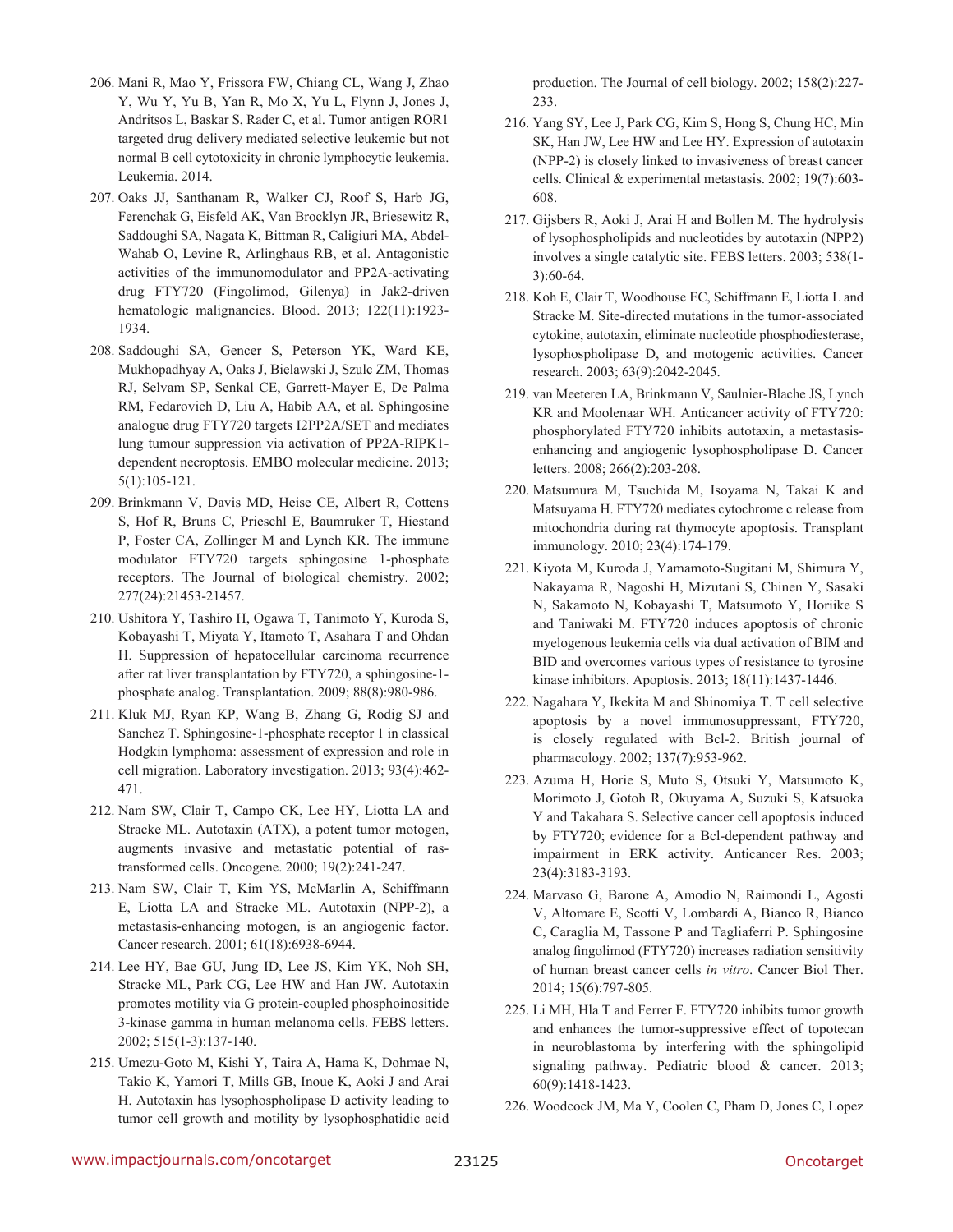AF and Pitson SM. Sphingosine and FTY720 directly bind pro-survival 14-3-3 proteins to regulate their function. Cellular signalling. 2010; 22(9):1291-1299.

- 227. Ma Y, Pitson S, Hercus T, Murphy J, Lopez A and Woodcock J. Sphingosine activates protein kinase A type II by a novel cAMP-independent mechanism. The Journal of biological chemistry. 2005; 280(28):26011-26017.
- 228. Hamaguchi A, Suzuki E, Murayama K, Fujimura T, Hikita T, Iwabuchi K, Handa K, Withers DA, Masters SC, Fu H and Hakomori S. Sphingosine-dependent protein kinase-1, directed to 14-3-3, is identified as the kinase domain of protein kinase C delta. The Journal of biological chemistry. 2003; 278(42):41557-41565.
- 229. Cristobal I, Gonzalez-Alonso P, Daoud L, Solano E, Torrejon B, Manso R, Madoz-Gurpide J, Rojo F and Garcia-Foncillas J. Activation of the Tumor Suppressor PP2A Emerges as a Potential Therapeutic Strategy for Treating Prostate Cancer. Mar Drugs. 2015; 13(6):3276- 3286.
- 230. Zhang X, Goncalves R and Mosser DM. The isolation and characterization of murine macrophages. Curr Protoc Immunol. 2008; Chapter 14:Unit 14 11.
- 231. Fransson R, McCracken AN, Chen B, McMonigle RJ, Edinger AL and Hanessian S. Design, Synthesis, and Antileukemic Activity of Stereochemically Defined Constrained Analogs of FTY720 (Gilenya). ACS medicinal chemistry letters. 2013; 4(10).
- 232. Li YC, Liu ZG, Yao K, Wang HH, Hu R, Yang W and Liao AJ. [Mechanisms of ROS in U266 cell death induced by FTY720]. Chinese Association of Pathophysiology. 2013; 21(3):643-646.
- 233. Zhang N, Dai L, Qi Y, Di W and Xia P. Combination of FTY720 with cisplatin exhibits antagonistic effects in ovarian cancer cells: role of autophagy. International journal of oncology. 2013; 42(6):2053-2059.
- 234. Pereira FV, Arruda DC, Figueiredo CR, Massaoka MH, Matsuo AL, Bueno V and Rodrigues EG. FTY720 induces apoptosis in B16F10-NEX2 murine melanoma cells, limits metastatic development *in vivo*, and modulates the immune system. Clinics. 2013; 68(7):1018-1027.
- 235. Lu Z, Wang J, Zheng T, Liang Y, Yin D, Song R, Pei T, Pan S, Jiang H and Liu L. FTY720 inhibits proliferation and epithelial-mesenchymal transition in cholangiocarcinoma by inactivating STAT3 signaling. BMC Cancer. 2014; 14:783.
- 236. Zhang L, Wang H, Zhu J, Ding K and Xu J. FTY720 reduces migration and invasion of human glioblastoma cell lines via inhibiting the PI3K/AKT/mTOR/p70S6K signaling pathway. Tumour Biol. 2014; 35(11):10707- 10714.
- 237. Marvaso G, Barone A, Amodio N, Raimondi L, Agosti V, Altomare E, Scotti V, Lombardi A, Bianco R, Bianco C, Caraglia M, Tassone P and Tagliaferri P. Sphingosine analog fingolimod (FTY720) increases radiation sensitivity

of human breast cancer cells *in vitro*. Cancer biology & therapy. 2014; 15(6):797-805.

- 238. Cohen JA, Barkhof F, Comi G, Hartung HP, Khatri BO, Montalban X, Pelletier J, Capra R, Gallo P, Izquierdo G, Tiel-Wilck K, de Vera A, Jin J, Stites T, Wu S, Aradhye S, et al. Oral fingolimod or intramuscular interferon for relapsing multiple sclerosis. N Engl J Med. 2010; 362(5):402-415.
- 239. Kappos L, Radue EW, O'Connor P, Polman C, Hohlfeld R, Calabresi P, Selmaj K, Agoropoulou C, Leyk M, Zhang-Auberson L and Burtin P. A placebo-controlled trial of oral fingolimod in relapsing multiple sclerosis. N Engl J Med. 2010; 362(5):387-401.
- 240. Onishi H, Kiyota A, Koya N, Tanaka H, Umebayashi M, Katano M and Morisaki T. Random migration contributes to cytotoxicity of activated CD8+ T-lymphocytes but not NK cells. Anticancer research. 2014; 34(8):3947-3956.
- 241. Omar HA, Chou CC, Berman-Booty LD, Ma Y, Hung JH, Wang D, Kogure T, Patel T, Terracciano L, Muthusamy N, Byrd JC, Kulp SK and Chen CS. Antitumor effects of OSU-2S, a nonimmunosuppressive analogue of FTY720, in hepatocellular carcinoma. Hepatology. 2011; 53(6):1943- 1958.
- 242. Mao Y, Wang J, Zhao Y, Yan R, Li H, Chen CS, Lee RJ, Byrd JC, Lee LJ, Muthusamy N and Phelps MA. Quantification of OSU-2S, a novel derivative of FTY720, in mouse plasma by liquid chromatography-tandem mass spectrometry. Journal of pharmaceutical and biomedical analysis. 2014; 98:160-165.
- 243. Mao Y, Wang J, Zhao Y, Wu Y, Kwak KJ, Chen CS, Byrd JC, Lee RJ, Phelps MA, Lee LJ and Muthusamy N. A novel liposomal formulation of FTY720 (fingolimod) for promising enhanced targeted delivery. Nanomedicine. 2014; 10(2):393-400.
- 244. Yu B, Mao Y, Yuan Y, Yue C, Wang X, Mo X, Jarjoura D, Paulaitis ME, Lee RJ, Byrd JC, Lee LJ and Muthusamy N. Targeted drug delivery and cross-linking induced apoptosis with anti-CD37 based dual-ligand immunoliposomes in B chronic lymphocytic leukemia cells. Biomaterials. 2013; 34(26):6185-6193.
- 245. Spranger S, Koblish HK, Horton B, Scherle PA, Newton R and Gajewski TF. Mechanism of tumor rejection with doublets of CTLA-4, PD-1/PD-L1, or IDO blockade involves restored IL-2 production and proliferation of CD8(+) T cells directly within the tumor microenvironment. Journal for immunotherapy of cancer. 2014; 2:3.
- 246. Kappos L, Antel J, Comi G, Montalban X, O'Connor P, Polman CH, Haas T, Korn AA, Karlsson G and Radue EW. Oral fingolimod (FTY720) for relapsing multiple sclerosis. N Engl J Med. 2006; 355(11):1124-1140.
- 247. Buddaseth S, Gottmann W, Blasczyk R and Huyton T. Overexpression of the pp32r1 (ANP32C) oncogene or its functional mutant pp32r1Y140H confers enhanced resistance to FTY720 (Finguimod). Cancer Biol Ther. 2014; 15(3):289-296.